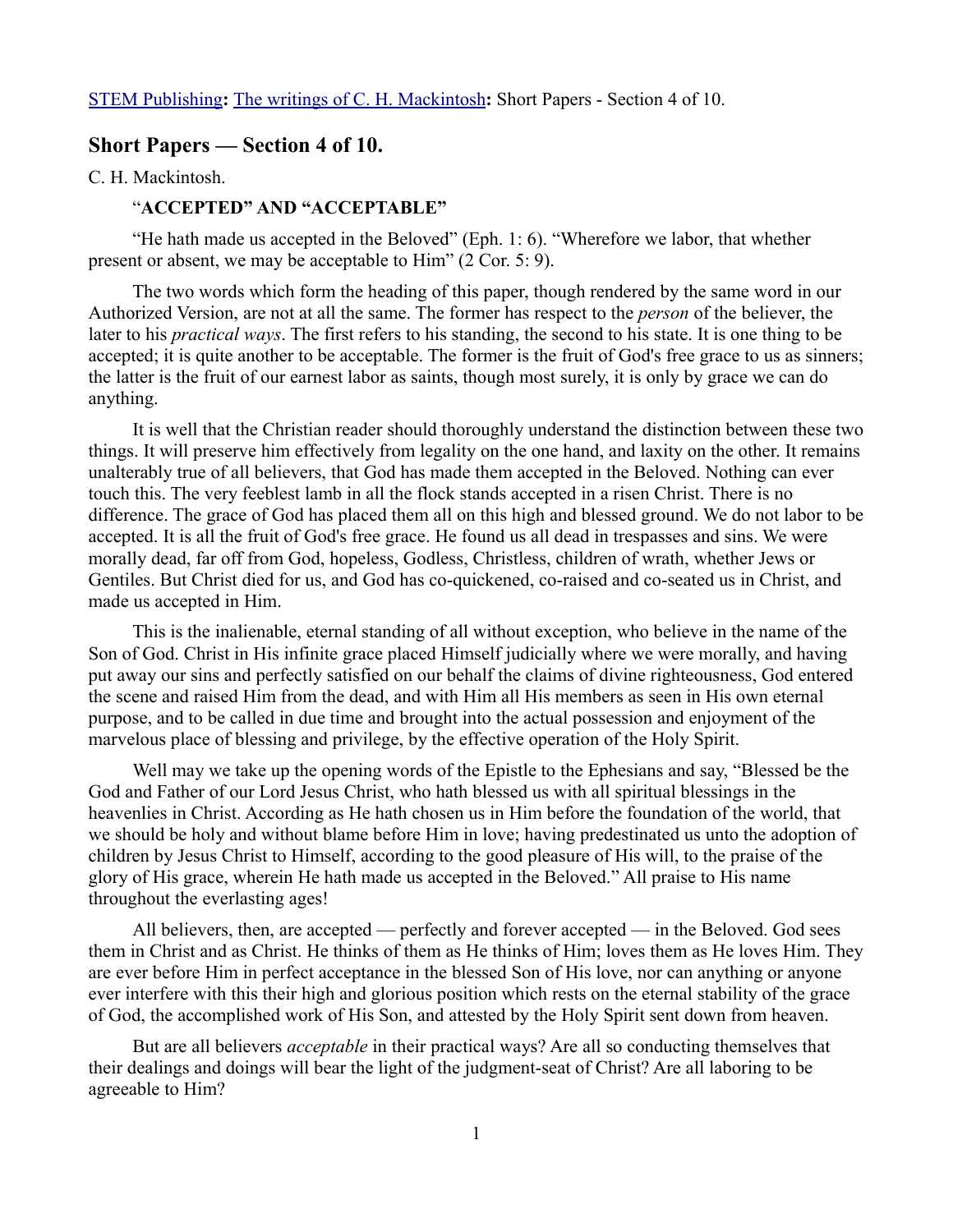Christian reader, these are serious questions. Let us solemnly weigh them. Let us not turn away from the sharp edge of plain practical truth. The blessed apostle knew he was accepted. Did that make him lax, careless or indolent? Far from it. "We labor," he says, "to be *acceptable* to Him." The sweet assurance that we are *accepted* in Him is the ground of our labor to be acceptable to Him. "The love of Christ constraineth us; because we thus judge, that if One died for all, then were all dead. And He died for all, that they which live should not henceforth live unto themselves, but unto Him who died for them and rose again"  $(2 \text{ Cor. } 5: 14-15)$ .

All this is preeminently practical. We are called upon, by every argument which can bear sway over the heart and conscience, to labor diligently to be acceptable to our blessed and adorable Lord. Is there anything of legality in this? Not the slightest tinge. The very reverse. It is the holy superstructure of a devoted life, erected on the solid foundation of our eternal election and perfect acceptance in a risen and glorified Christ at God's right hand. How could there be the very smallest atom of legality here? Utterly impossible! It is all the pure fruit of God's free and sovereign grace from first to last.

But ought we not, beloved Christian reader, to arouse ourselves to attend to the claims of Christ as to practical righteousness? Should we not zealously and lovingly aim at giving Him pleasure? Are we to content ourselves with simply talking about our acceptance in Christ, while at the same time having no real earnest care as to the acceptability of our ways? God forbid! Yes, let us so dwell upon the rich grace that shines in the acceptance of our persons, that we may be led out in diligent and fervent effort to be found acceptable in our ways.

It is greatly to be feared that there is an appalling amount of unhallowed traffic in the doctrines of grace without any godly care as to the application of those doctrines to our practical conduct. How all this is to end, it would be hard to say, but most assuredly, there is an urgent call upon all who profess to be accepted in Christ to labor fervently to be acceptable to Him.

## **RELIEF FOR A BURDENED HEART**

## (A REPLY TO AN ANXIOUS ENQUIRER)

Your letter has interested us exceedingly. Few things lie nearer to the heart than the case of anxious and burdened spirits. The work of emancipating and soothing such is becoming more and more charming to us. Words cannot convey how intensely we long to be used as God's instruments in this most delightful work. We are fully persuaded that it is a work which lies very near the heart of Christ. How could we question this while hearkening to such words as these, "The Spirit of the Lord is upon Me because He hath anointed Me to preach the gospel to the poor; He hath sent Me to heal the brokenhearted, to preach deliverance to the captives and recovering of sight to the blind, to set at liberty them that are bruised" (Luke 4: 18). And again "Come unto Me all ye that labor and are heavy-laden, and I will give you rest" (Matt. 11: 28). How precious is the thought of God sending His Son and anointing Him with the Holy Spirit, to preach glad tidings to the poor, to bring healing to the brokenhearted, sight to the blind, deliverance to the captive, liberty for the oppressed, rest for the weary! What unspeakable comfort for one who may find himself in any of these conditions!

Now dear friend, it seems very plain that you are a weary, heavy laden one, and as such, you are the very object for the gracious ministry of the Lord Jesus Christ. You are one of those for whom He was sent and for whom He was anointed by the Holy Spirit. We have not the slightest doubt but that the root of the matter is in you. The very anxieties to which you give expression are, in our judgment, the evidence of a spiritual work in your soul. Not that we want you to build your peace upon this. God forbid! If all the angels in heaven and all the men upon earth were to give expression to their confidence in your Christianity, it might be a comfort and an encouragement to you, but could never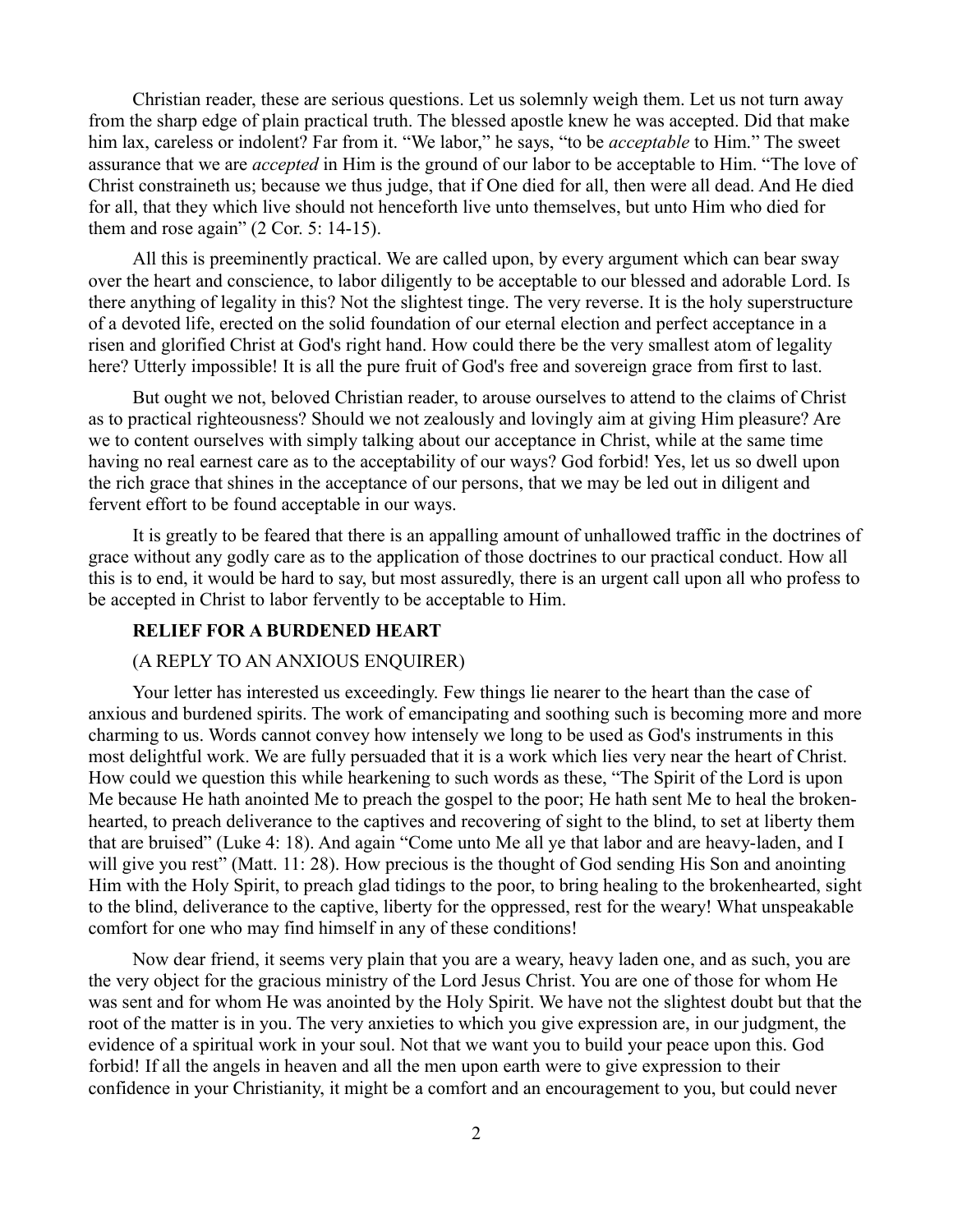form the ground of your peace in the presence of a holy, sin-hating God. It matters little, comparatively, what men think about you: the question is, what does God think about you? He has found you out. He knows the worst about you; yet He loves you and gave His Son to die for you. Here is the only ground of a sinner's peace. God Himself has met your case. He has been glorified about your sins in the death of His Son. It does not matter the least what you are. You say you are sometimes at a loss to know in what light to regard yourself, whether as wholly unconverted or a backslider. The fact is, what you really want is to get to the end of yourself altogether. When you get there, you will find God in all the fullness of His grace as manifested in Christ. Surely to get to the end of oneself and find Christ, is the true way to find peace.

It seems to us that one special malady from which you are suffering is intense self-occupation. This is the case with thousands. It is quite true that the Spirit of God will exercise us about our condition and cause us to judge it, but then it is only for the purpose of leading us to the very bottom of it all, so we may find settled repose in the fullness and sufficiency of Christ. This kind of exercise is very good. We delight in seeing a soul under deep spiritual work — the deeper the better. We are of opinion that in spiritual farming, the deeper the furrow the stronger the root. We do not attach much value to a superficial work in the conscience. Although it is quite true that we are not saved by a process of exercise of heart or conscience, still we have frequently found that persons who easily and rapidly glided into a certain feeling of peace, were in danger of gliding as rapidly out of it and becoming as miserable as they had once been happy. Sin must be seen in its sinfulness, and the sooner it is thus seen the better, so that having it really judged in the conscience, we may lay hold of a full and precious Christ as God's answer to it all. When this is the case, the heart enjoys a more solid, abiding peace and is not subject to those variations of which so many complain.

But there is a kind of self-occupation into which Satan leads the awakened sinner for the purpose of keeping him from Christ. This must be carefully guarded against. We apprehend he has entangled your feet in this snare. The style and tone of your letter lead us to this conclusion. We most fully enter into your case. Indeed you possess our entire sympathy. We deeply respect the feeling which leads you to absent yourself from the Lord's Table in your present state of soul. We consider it vastly superior to the lightness, flippancy and heartless formality with which so many approach that sacred institution. Far be it from us to pen a single line which would have the effect of emboldening you to approach the Lord's Supper in an unhappy and untruthful condition of heart and conscience. But then we want you so to apprehend the gospel of the grace of God — the full forgiveness of your sins however magnified and multiplied, your complete justification through the death and resurrection of Christ. We want you so to see the application of all this to your own soul that you may be able, like the poor man in Acts 3, to rise from your crippled condition and enter into the temple, leaping and walking and praising God. Be assured of it, dearly beloved, this is your privilege. There is nothing to hinder your enjoyment this moment, except the unbelief and legality of your own spirit. The enemy would keep you occupied with yourself to keep you from Christ. Watch against this. It is the most hopeless, gloomy labor to be seeking for anything in yourself. Look off unto Jesus. You will find all you want in Him. May the power of the Holy Spirit fill your whole soul with the fullness and preciousness of Christ so you may get into and continue in that holy and happy liberty which is the proper portion of every child of God.

You will further bear with us when we tell you that we discern in your letter a great deal of the legal element. This is an evil which is hateful to the Spirit of God and subversive of your own peace and comfort. You want to get into and breathe the genial atmosphere of free grace — that grace which reigns through righteousness unto eternal life by Jesus Christ our Lord. You have very unworthy thoughts of God's perfect, eternal and unchangeable love. You seem to measure God by the standard of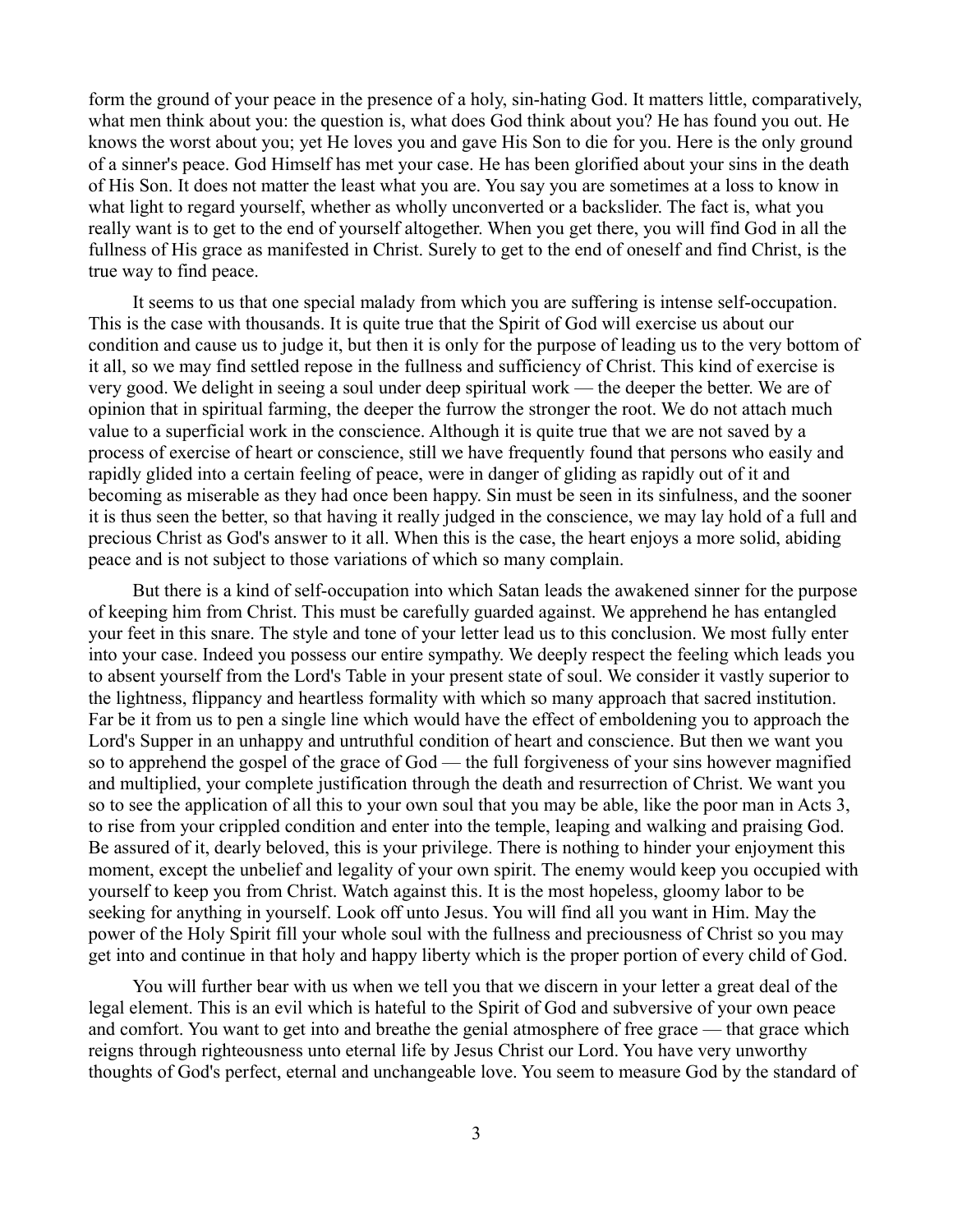your own thoughts. You are reasoning from what you are to God, instead of believing what God is to you. This is a serious mistake, the mistake of many. We are all, more or less, prone to this grievous error. Very few live in the actual enjoyment of salvation by grace. There is the continual weighing of self in a legal balance. The principle of law is so deeply embedded in the heart, that nothing but the mighty power of the Spirit of God can deliver us from it and lead us into the practical understanding of that brief but most comprehensive statement of the apostle: "Ye are not under law, but under grace" (Rom. 6).

We hold it to be utterly impossible for a soul to enjoy settled peace so long as it is in any measure under the influence of this law-principle. There may be occasional gleams of sunshine, such as you describe in your own experience, but there never can be abiding gospel-peace as long as a single trace of the legal element is allowed to hold sway over the conscience. Abiding peace can only flow from a deep, thorough, practical sense of free grace, and that free grace acts towards the sinner on the settled ground of accomplished atonement.

Legality will always direct the eye inward upon self — yes, ever and only upon self. It will lead us to measure our standing before God by our own progress in personal holiness, our efforts, our services, our doings, our ways, our feelings, our something or other. All this produces spiritual darkness, gloomy uncertainty, mental bondage, intense soul-torture, depression, irritability, sourness of temper. And these things again react most prejudicially upon our whole moral being. They fling back their demoralizing influence upon the life and character. The hymn of joyous praise can only be occasionally sung. The supper feast — that most precious memorial of accomplished redemption — is abandoned, or if not abandoned, is gone through without freshness, anointing, power, elevation, or depth of spiritual tone. In this way, Christ is dishonored, the Holy Spirit is grieved, the testimony is marred, and the standard of practical Christianity greatly lowered. Moreover, the enemy, finding us in this condition of soul, cuts out ample work for us by acting in various ways upon our lusts and passions, which only gather strength from the very fact of our being under law, for as the apostle says, "The strength of sin is the law." Thus the soul's history is summed up in two words, namely "lust and law," and one is tossed like a ball from one to the other until free grace comes in and gives full deliverance from both. Grace gives you power over sin, but law gives sin power over you. Grace keeps you in the place of continual victory; law keeps you in the place of continual defeat.

May the Lord lead you and all His people into a clearer apprehension of grace, so that your peace may flow as a river, and the fruits of righteousness abound to the praise of His name!

We are not yet done with your letter, dear friend. We think we discern another feature in your case which tends to produce the spiritual depression of which you complain. If we mistake not, you are afflicted with an unhealthy, gloomy conscience. This is a sore evil, a heavy burden, a very great trial. We deeply feel for anyone laboring under this grievous malady, for it not only affects oneself, but all with whom one comes in contact. There is a wide difference indeed between a scrupulous or exacting conscience and a tender conscience. The former is governed by its own fears; the latter by the Word of God. The former induces feebleness and uncertainty in all one's ways; the later, a holy stability and consistency. We can hardly conceive a more troublesome companion than a morbid, gloomy conscience. It is always creating difficulties for its possessor and placing stumbling-blocks in his way. But a tender conscience is invaluable. It resents only what ought to be resented. Its action is true and healthy. It does not morbidly seek out the cause of trouble and defilement, but being duly acted upon by the Word of God as applied by the Holy Spirit, it yields a true response and thus discharges with vigor its divinely appointed functions.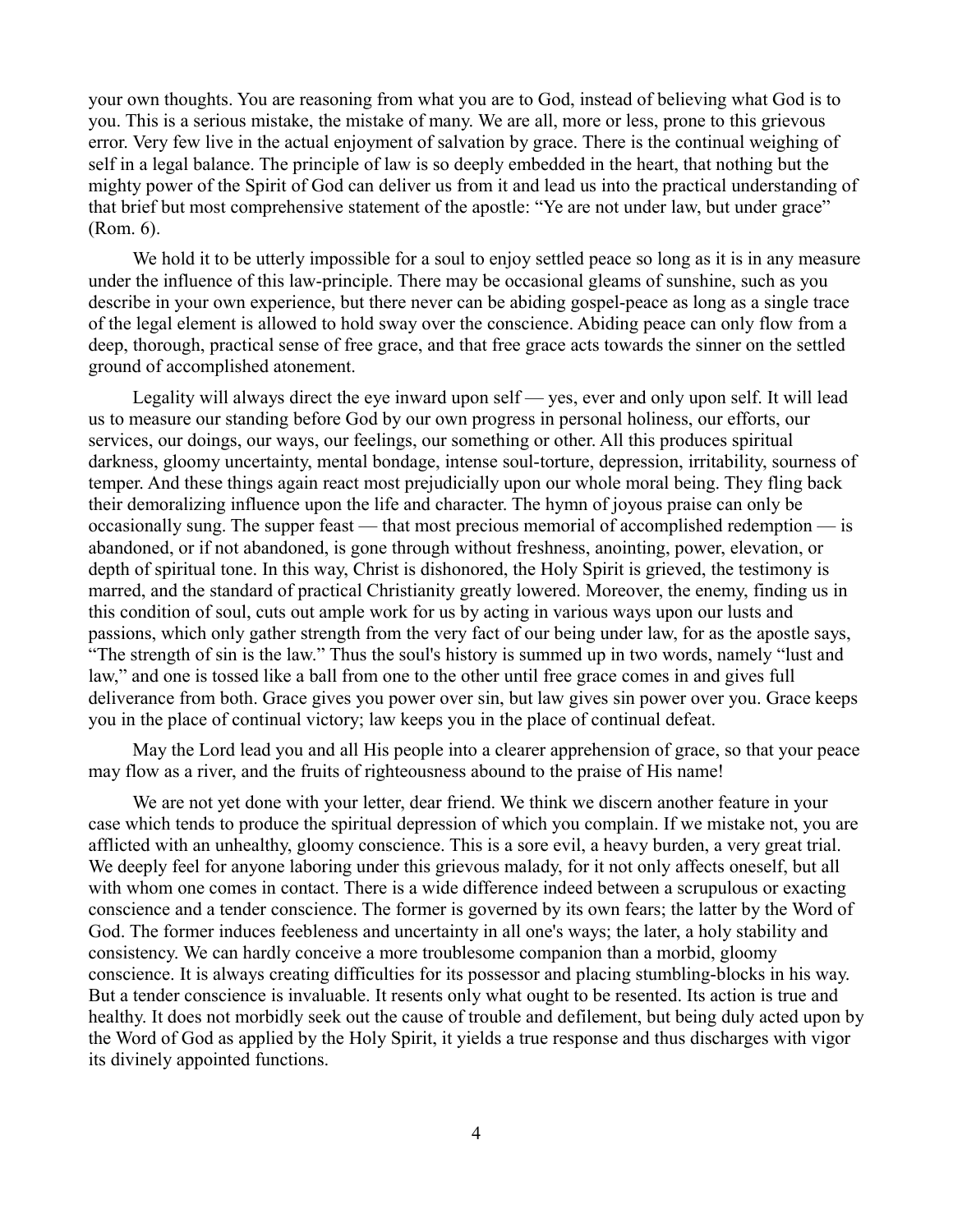Think beloved, of all these things and seek to watch against them, and above all, believe against them. Get done with self-occupation, rise above your legal fears and cast away from you the workings of a morbid conscience. Be assured of it, these are three features in your case. They also are features of many a case — a self-occupied heart, a legal mind, a morbid conscience. Terrible evils! May the power of the Holy Spirit give you full deliverance from these three efficient agents of the devil! May He break every chain and give you to taste the true sweetness of spiritual liberty and communion of heart with a reconciled God and Father.

Do not any longer harass yourself with the questions, "Am I a converted person or am I a backslider?" You are in yourself a poor lost, unworthy, good-for-nothing creature. Yet God commends His love toward you in that He gave His only begotten Son to bear your curse and burden on the tree. Cast yourself on His boundless love, "a sea where none can sink." See that all is done. The debt is paid. Satan is silenced. The law is magnified. Sin is put away. God is satisfied, yea, glorified. What more would you have? For what are you waiting? You may say to us, "I know all this." You do say in your letter that you "can hardly expect to hear anything more than you have already read." Well, we want you to make all this your own by simple, childlike faith. We want to drive you out of every legal lurking place into the full blaze of divine and everlasting love. Cast away from you, we beseech you, dear friend, all your legal reasonings and seek to exercise a believing mind that just takes God at His word and takes possession, without a question, of all that He gives. We do not want to heal your wound slightly; to cry "peace, peace, when there is no peace." This would be cruelty rather than kindness. But we desire that you should "know the things which are freely given to you of God," and which are as clearly revealed in the Word as they are freely given through grace. We long to see you as happy as the gospel of the grace of God is fitted to make you. Then you will be able to sing hymns of praise and take your seat at the table of the Lord in happy, holy, elevated communion and worship.

May the good Lord meet you in your present need! May He disperse, by the bright and blessed beams of His love, the dark cloud that has settled down upon your spirit, and fill you with all joy and peace in believing. To Him we do most affectionately commend you, praying Him to make use of what we have written in blessing to your precious soul, and His name shall have all the praise throughout the everlasting ages.

## **THREE PRECIOUS GIFTS**

"I give unto My sheep eternal life and they shall never perish" (John 10).

"The gift of God is eternal life through Jesus Christ our Lord" (Rom. 6).

"He that followeth Me shall not walk in darkness, but shall have the light of life" (John 8).

"Christ shall give thee light" (Eph. 5).

"Ye shall know the truth, and the truth shall make you free" (John 8: 6).

"Stand fast therefore in the liberty wherewith Christ hath made us free" (Gal. 5: 1).

The scriptures quoted above — and they are only a few of the many that might be used — teach us that there are three things bestowed upon every soul that, through grace, simply and truly and heartily believes in Jesus. These are "Life" "Light" and "Liberty" — three most precious gifts, gifts in comparison with which all earthly riches, pleasures and distinctions are but as dust.

But there are many who ought to be in the full and settled enjoyment of these immense privileges who actually do not know they possess them at all. They consider it the height of presumption for any soul to think of possessing them. There are many sincere and earnest souls — truly converted children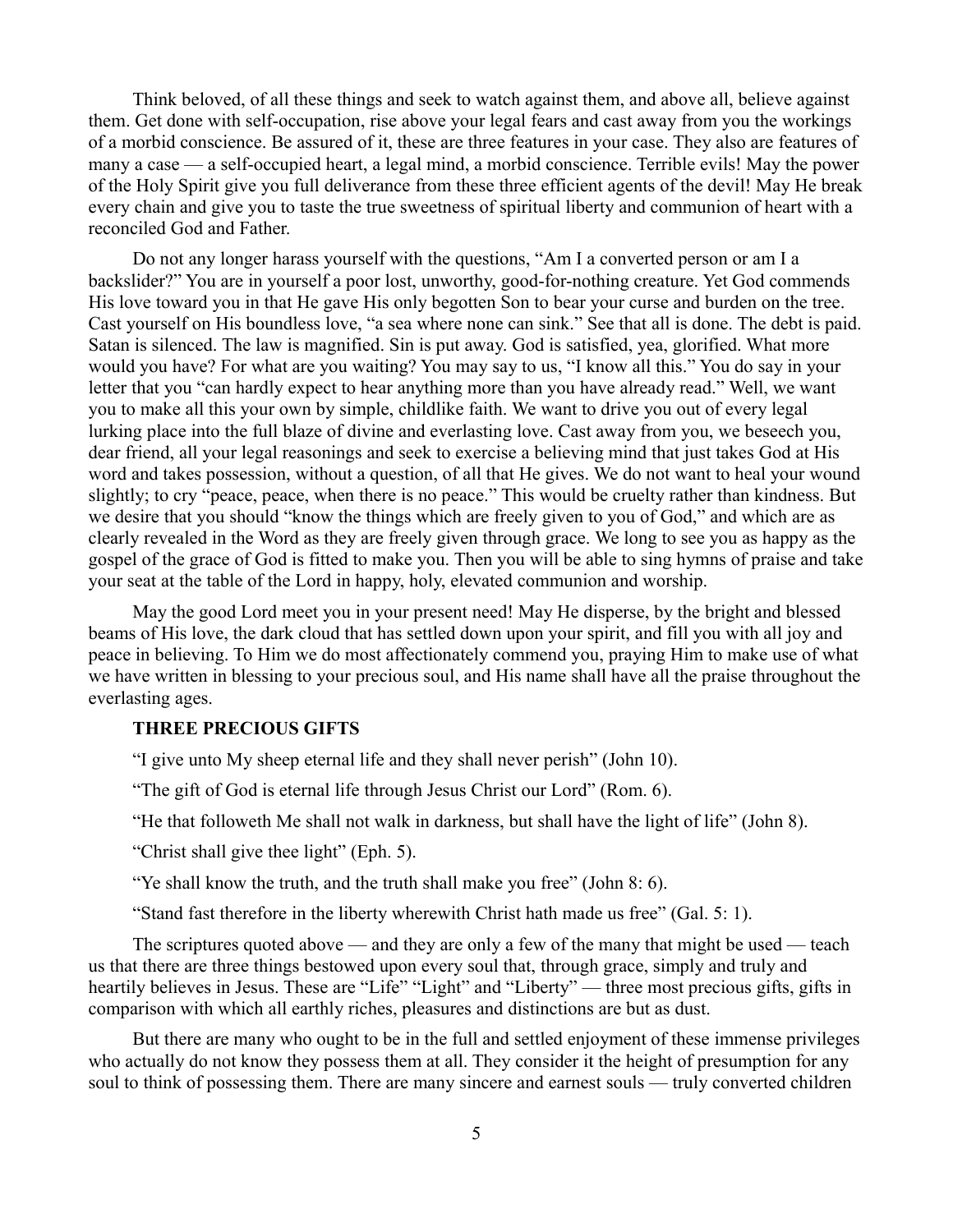of God — who, through bad teaching, self-occupation or legality, are thoroughly in the dark as to the very elements of Christianity, the simplest truths of the gospel. The dark atmosphere which enwraps Christendom so obscures the light of divine truth that they really do not know where they are or what they have got. In place of life, light and liberty, they are practically in the shadow of death, in darkness and bondage. They are robbed of those three precious gifts which God, in the fullness and riches of His grace, liberally bestows upon all who believe on the name of His only begotten Son.

It is for the special purpose of helping that large and interesting class of persons who are thus robbed and spoiled, that we have penned the few inspired sentences at the head of this paper. We affectionately entreat these souls to give earnest heed to them. We are not going to expound them nor enter upon a full statement of the doctrines indicated in them. Our object is rather to exhort than to expound. We long to see all the dear children of God in the full enjoyment of the things which are freely given them of God in Christ.

Let all such hear what our Lord Christ says, "I give unto My sheep eternal life." "Ah! yes," some exercised soul may say: "I quite see that all Christ's sheep have eternal life, but my soul-crushing difficulty is to know that I am a sheep of Christ. If only I knew that, I should count myself happy indeed."

Now this is a mistake. It is beginning at the wrong end. It is putting self and its feelings before Christ and His Word. Most surely, as long as one is doing this, he must be in doubt and darkness. It is utterly impossible to be otherwise. If it is something about myself l am called to feel or believe in order to be saved, then I never can have the settled knowledge or assurance of salvation. I must have something entirely outside and independent of myself, something divinely solid, something eternally stable, some settled and absolute truth, something true in itself apart from all my thoughts and feelings respecting it. In short, I must have God's own revelation to rest upon, or I never can know what abiding peace really is. It is the eternal truth of God, and that alone, which forms the real basis of the soul's peace — a basis which not all the powers of earth and hell, men and demons can ever disturb. It is by believing in Christ, and not by feeling or believing something about myself, that I get eternal life. He that believeth on the Son of God *has* eternal life.

Anxious reader, do ponder this. It is of the very deepest importance. It concerns the peace and rest of your soul. We would call your earnest attention to the weighty fact that what you are called upon to believe is not something about yourself, but something about Christ. "Verily, verily, I say unto you, He that believeth on Me hath everlasting life" (John 6: 47). Do you simply and heartily believe in Jesus? Do you confide in Him? Are you thoroughly satisfied with Him? If so, you have eternal life, and you should from this moment, know it and rejoice in it. Our Lord does not say, "He that *feeleth* he is one of My sheep shall have eternal life." Nothing of the kind, nothing like it, nothing approaching to it. "He that believeth on Me." So also in that well-known passage in John 5. "Verily, verily, I say unto you. He that heareth My word and believeth on Him that sent Me *hath* everlasting life and shall not come into judgment, but is passed from death unto life."

Can anything be plainer than this? Every one who hears the word of Jesus and believes in the One who sent Him, is the happy possessor of eternal life, and shall never come into judgment. Hence it follows that if we don't have eternal life, we do not believe on the Son of God, we have not heard His Word, we do not believe in God at all. Thus it stands if we are to be governed by the veritable teaching and authority of our Lord Christ. Every true believer in Jesus has eternal life, and everyone who does not have eternal life is an unbeliever. So speaks the Word of the living God.

But the believer should know what he possesses. Of what use or value could it be for anyone to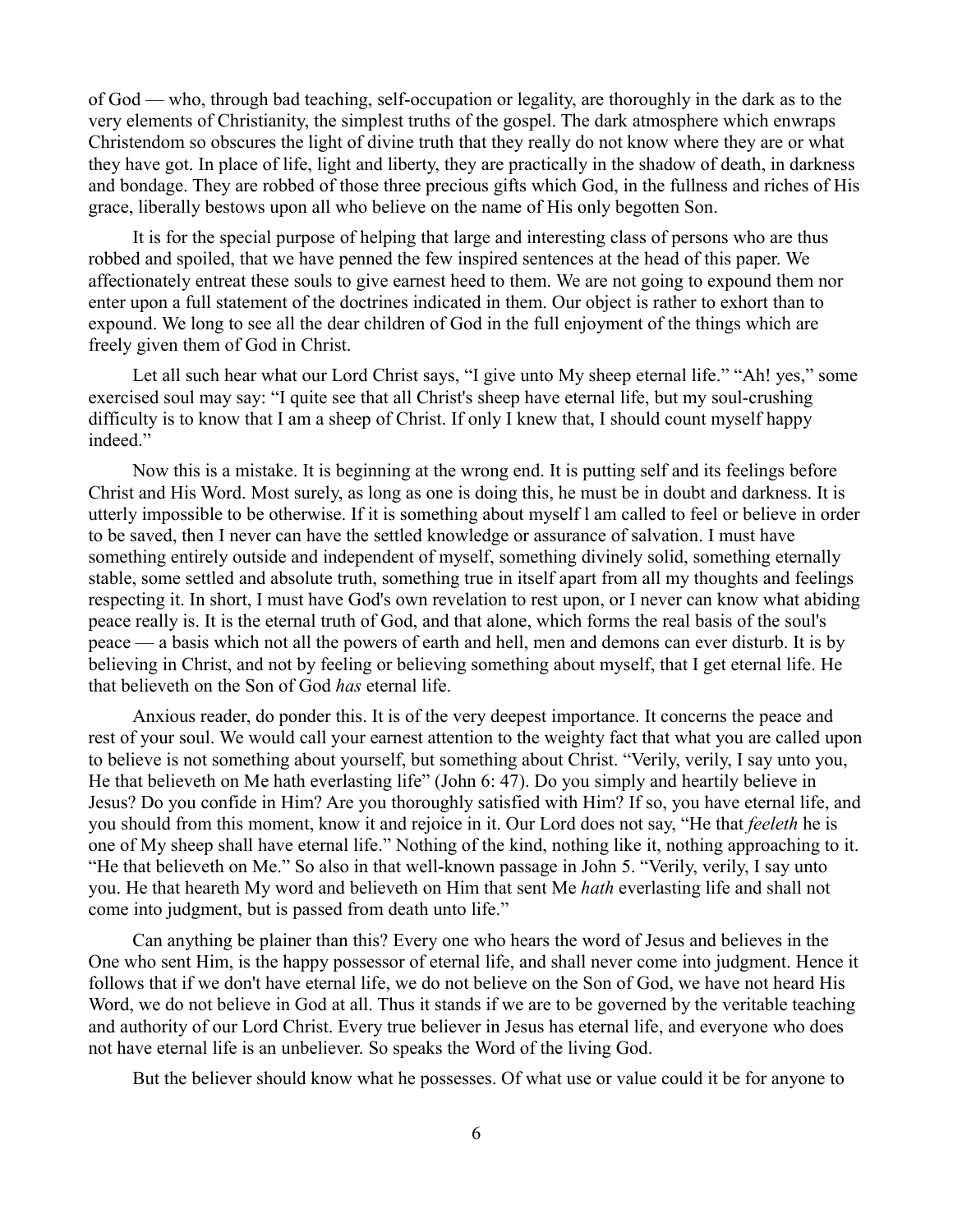be left a large fortune in Canada if he did not know anything about it? God would have us *know* what He has freely given us in Christ. The life is in Christ, so he that has Christ has the life, and he who has not life has not Christ. "God hath given to us eternal life, and this life is in His Son." Precious, all important word

Nor is it otherwise with respect to the second of our "three precious gifts." As we get "life" so we get "light" in Christ. "He that followeth Me shall not walk in darkness, but shall have the light of life." God would not give us life and leave us in the dark. This would not be like Him. He has given us His Son; and believing in Him, we get life. Then following Him, we get light — the light of life. Beautiful words! Words full of divine power! Liberating words for the soul that has been groping in darkness and the shadow of death! "The darkness is past, and the true light now shineth." And the proper sphere for the life which we now possess is the light in which we are called and privileged to walk.

The darkness is past, the shadows are gone, the clouds are rolled away, the dim twilight has given place to the full light of life streaming down into our souls and upon our path, enabling us to judge ourselves and our surroundings. We now can judge everything according to the true light that now shines within, upon and around us — shines from the Father, shines in the Son, shines in the power of the Holy Spirit, shines on the page of inspiration. Finally, it follows of blessed necessity that as we get "life" and "light," so we get "liberty." It is all in Christ. He quickens, He enlightens, He emancipates, He is our life, our light, our liberty. Blessed throughout all ages be His peerless name! "If the Son shall make you free, ye shall be free indeed." Surely it must be so. He would not give us life and leave us in the dark. He would not give us life and leave us in bondage or slavery. No, such is not His way. He sets us divinely and eternally free — free from guilt and condemnation, free from the dread of wrath and judgment to come, free from the fear of death, free from the present power of sin and from its future consequences. May the reader lay hold of these things in simple childlike faith, and join us in a note of fervent praise to the Giver of these "Three precious gifts."

# **RESURRECTION**

A correspondent requests special notice of Philippians 3: 11, "If by any means I might attain unto the resurrection from among the dead." The point toward which the desires of the true Christian ever tend is resurrection-glory. It matters not to him by what way he is to reach that point. He longs to reach the glory "by any means."

It may be that our friend finds difficulty in the word "if," as though it implied a doubt in the mind of the apostle as to his reaching the end in safety. The apostle did not have any such thought in his mind. The idea is simply that he had the goal before him and he was eagerly pressing toward it. His vision was filled with it, his heart was set on it, and as to the "means" by which he was to reach it, he was quite indifferent.

It may be interesting to observe that the word which is rendered "resurrection" only occurs in this one passage and properly signifies "resurrection from among." The Greek word *anastasis* (resurrection) occurs about 42 times in the New Testament and is applied to the broad fact of resurrection. But the word used in verse 11 is morally linked with the expression in Mark 9: 10, "Questioning one with another what rising from *among* the dead should mean." The disciples would have found no difficulty in the thought of resurrection as such, seeing that every orthodox Jew believed in it. But a "rising from *among* the dead" was something strange to them. Hence their "questioning."

Now, the proper hope of the Christian is not merely "resurrection of the dead," but "resurrection from *among* the dead." This makes a substantial difference. It completely sets aside the idea of a general simultaneous resurrection. To speak of a resurrection from *among* the dead, obviously implies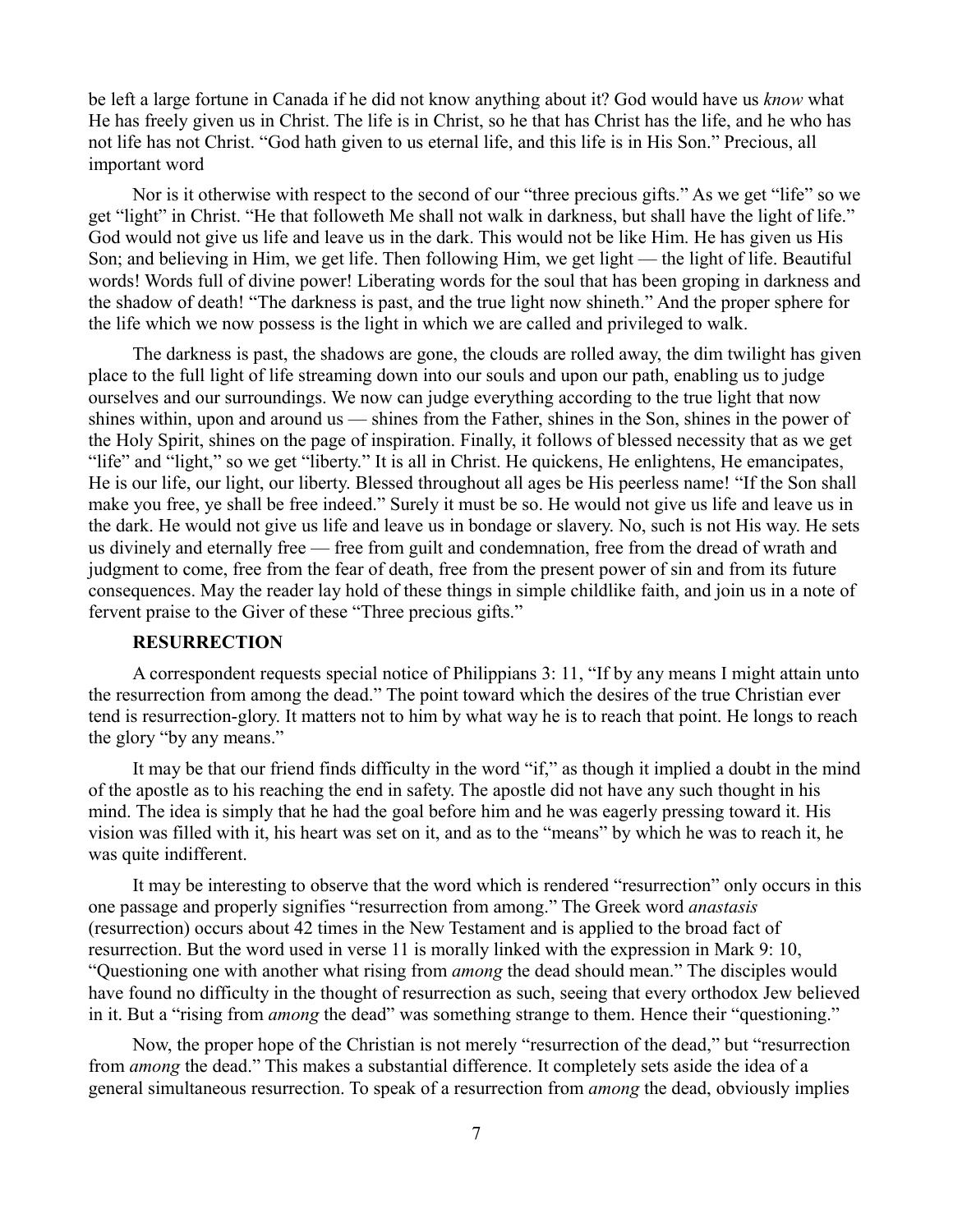that all shall not rise together. Revelation 20: 5 teaches us that there will be a thousand years between the two resurrections, but it is important to see that the very word used by the apostle to express that resurrection for which he was looking, is quite different from that usually employed to set forth the general thought of resurrection. Why is this? Simply because he meant a special thing and he therefore used a special word — a word which occurs only in this one place.

It is deeply solemn to remember that the Lord's people will rise from their graves and leave behind them the ashes of the wicked dead for a thousand years longer. This thought may seem to be foolishness to the natural man, but Scripture teaches it and that is quite enough for the Christian. The resurrection of the Church will be upon the same principle and partake of the same character as the resurrection of Christ; it will be "a resurrection from among the dead." May our hearts be set upon that glorious goal!

# **THE JUDGMENT SEAT OF CHRIST**

We have received earnest requests for help as to the solemn subject of the judgment seat of Christ. One dear friend writes thus: "I am in a difficulty. A dear friend is very unhappy in the thought that, at the judgment seat of Christ, every secret thought and every motive of the heart will be made manifest to all there. She has no fears or doubts as to her eternal salvation or the forgiveness of her sins, but she shrinks with horror from the thought of having the secrets of her heart manifested to all there."

Another writes as follows: "Remembering those blessed and eternally-important truths in John 5: 24; 1 John 1: 7-9, 1 John 2: 12 and Hebrews 10: 1-17, I wish to know how you understand the following texts which I shall transcribe in full, to point out the particular words to which I refer.

"For we must all appear before the judgment seat of Christ that every one may receive the things done in his body, according to that he hath done, whether it be good or bad" (2 Cor. 5: 10). "So then every one of us shall give account of himself to God" (Rom. 14: 12). "But he that doeth wrong shall receive for the wrong he hath done: and there is no respect of persons" (Col. 3: 24-25).

"It is on the above texts that I am anxious to be correct as to interpretation and application. I have thought it probable that you would not regard it as trespassing on your time if I were to ask your opinion on the subject."

We have been much interested in looking into the various reasons for the perplexity which seems to prevail in reference to the solemn subject of "the judgment seat of Christ." The very passages which our correspondent quotes are so plain, so pointed and so definite on the question, that we have only just to take them as they stand and allow them to have their due weight upon the heart and conscience. "We must all be manifested before the judgment seat of Christ." "Every one of us must give account of himself to God." "He that doeth wrong shall receive for the wrong he hath done."

These are plain statements. Should we desire to weaken their force, to blunt their edge, to turn away their point? God forbid! We should rather seek to make a holy use of them by keeping a pressure upon nature in all its vanities, lusts and tempers. The Lord intended we should use these verses thus. He never intended that we should use them in a legal way to shake our confidence in Christ and His full salvation. We shall never come into judgment as to our sins. John 5: 24, Romans 8: 1 and 1 John 4: 17 are conclusive as to that point. But our *services* must come under the Master's eye. Every man's *work* shall be tried of what sort it is. The day will make everything manifest. All this is very solemn and should lead to great watchfulness and carefulness as to our works, ways, thoughts, words, motives and desires. The deepest sense of grace and the clearest apprehension of our perfect justification as sinners, will never weaken our sense of the deep solemnity of the judgment seat of Christ or lessen our desire so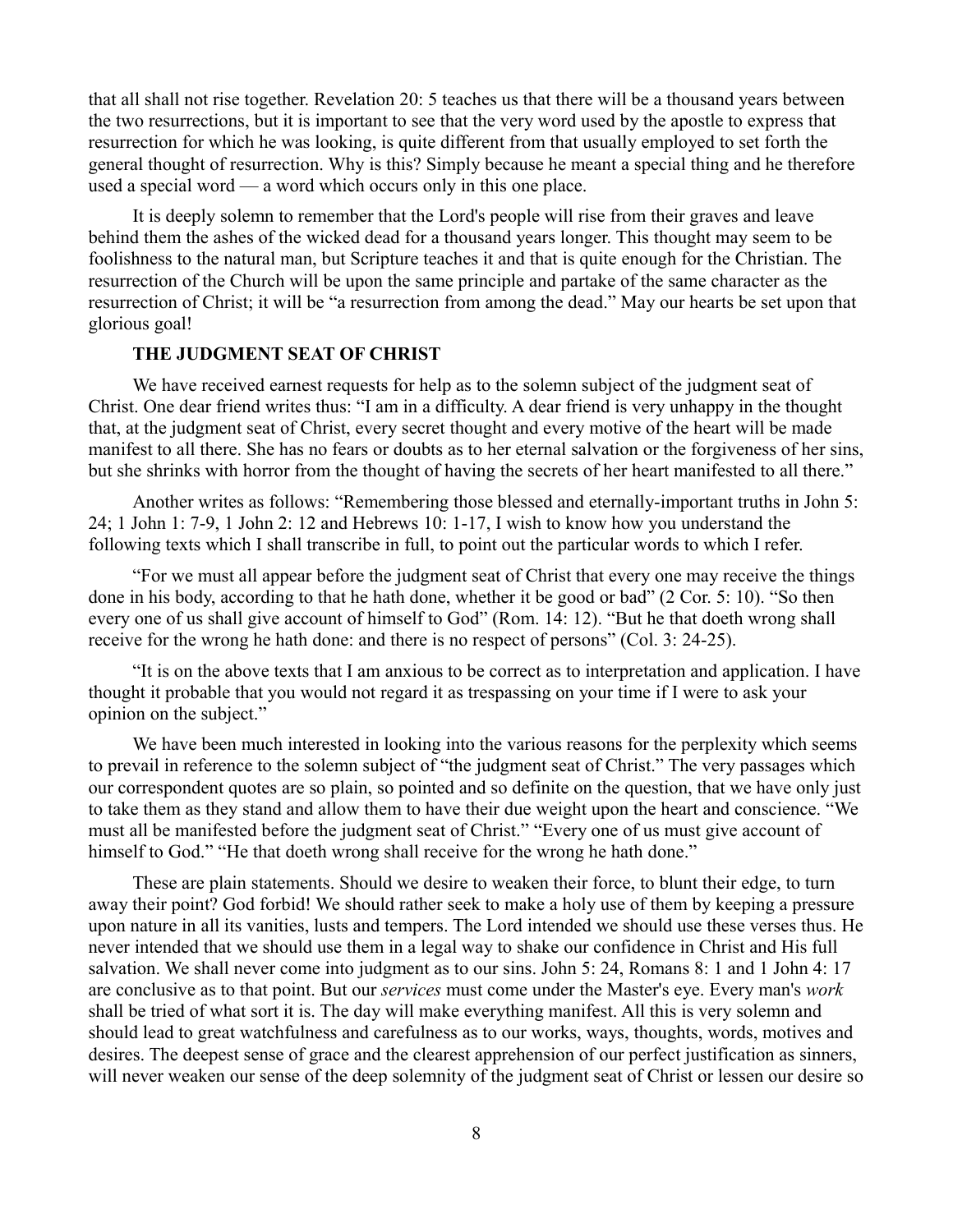to walk that we may be acceptable to Him.

It is well to see this. The apostle labored that he might be accepted. He kept his body under lest he should be disapproved. Every saint should do the same. We are already accepted in Christ, and as such, we labor to be accepted of Him. We should seek to give every truth its proper place. The way to do this is to be much in the presence of God and to view each truth in immediate connection with Christ. There is always a danger of making such a use of one truth as, practically, to displace some other truth. This should be carefully guarded against. We believe there will be a full manifestation of everyone and everything before the judgment seat of Christ. Everything will come out there. Things that looked very brilliant and praiseworthy, and that made a great noise among men down here, will all be burned up as so much "wood, hay and stubble." Things that were blazed abroad and made use of to surround the names of men with a halo of human applause, will all be submitted to the searching action of "the fire" and much of them reduced to ashes.

The counsels of all hearts will be made manifest. Every motive, every purpose, every design will be weighed in the balances of the sanctuary. The fire will try every man's work, and nothing will be stamped as genuine except that which has been the fruit of divine grace in our hearts. All mixed motives will be judged, condemned and burnt up. All prejudices, all erroneous judgments, all evil surmisings concerning others — all these and such like things will be exposed and cast into the fire. We shall see things then as Christ sees them, judge them as He judges them. No one will be better pleased than myself to see all my stubble consumed. Even now, as we grow in light, knowledge and spirituality, as we get nearer and more like Christ, we heartily condemn many things which we once deemed all right. How much more shall we do so when we stand in the full blaze of the light of the judgment seat of Christ?

Now, what should be the practical effect of all this upon the believer? To make him doubt his salvation? To leave him in a state of uncertainty as to whether he is accepted or not? To make him question his relationship to God in Christ? Surely not. What then? To lead him to walk in holy carefulness from day to day, as under the eye of his Lord and Master — to produce watchfulness, sobriety and self-judgment, to induce faithfulness, diligence and integrity in all his services and all his ways.

Take a simple illustration. A father leaves home for a time. When taking leave of his children, he appoints a certain work to be done and a certain line of conduct to be adopted during his absence. When he returns, he may have to praise some for their faithfulness and diligence, while he blames others for the very reverse. But does he disown the latter? Does he break the relationship? By no means. They are just as much his children as the others, though he faithfully points out their failure and censures them for it. If they have been biting and devouring one another instead of doing his will; if one has been judging another's work instead of attending to his own; if there has been envy and jealousy instead of an earnest-hearted carrying out of the father's intentions, all these things will meet with well-deserved censure. How could it be otherwise?

But then some 'shrink with horror from the thought of having the secrets of the heart manifested to all there.' Well, the Holy Spirit declares that "the Lord will bring to light the hidden things of darkness and make manifest the counsels of the heart: and then shall every man have praise of God" (1 Cor. 3: 9). He does not say *to whom* they shall be manifested; nor does this in the least affect the question, because every true-hearted person will be far more deeply concerned about the judgment of the Master than about the judgment of a fellow-servant. Provided I please Christ, I need not trouble myself much about man's judgment. If I am more troubled about the idea of having all my motives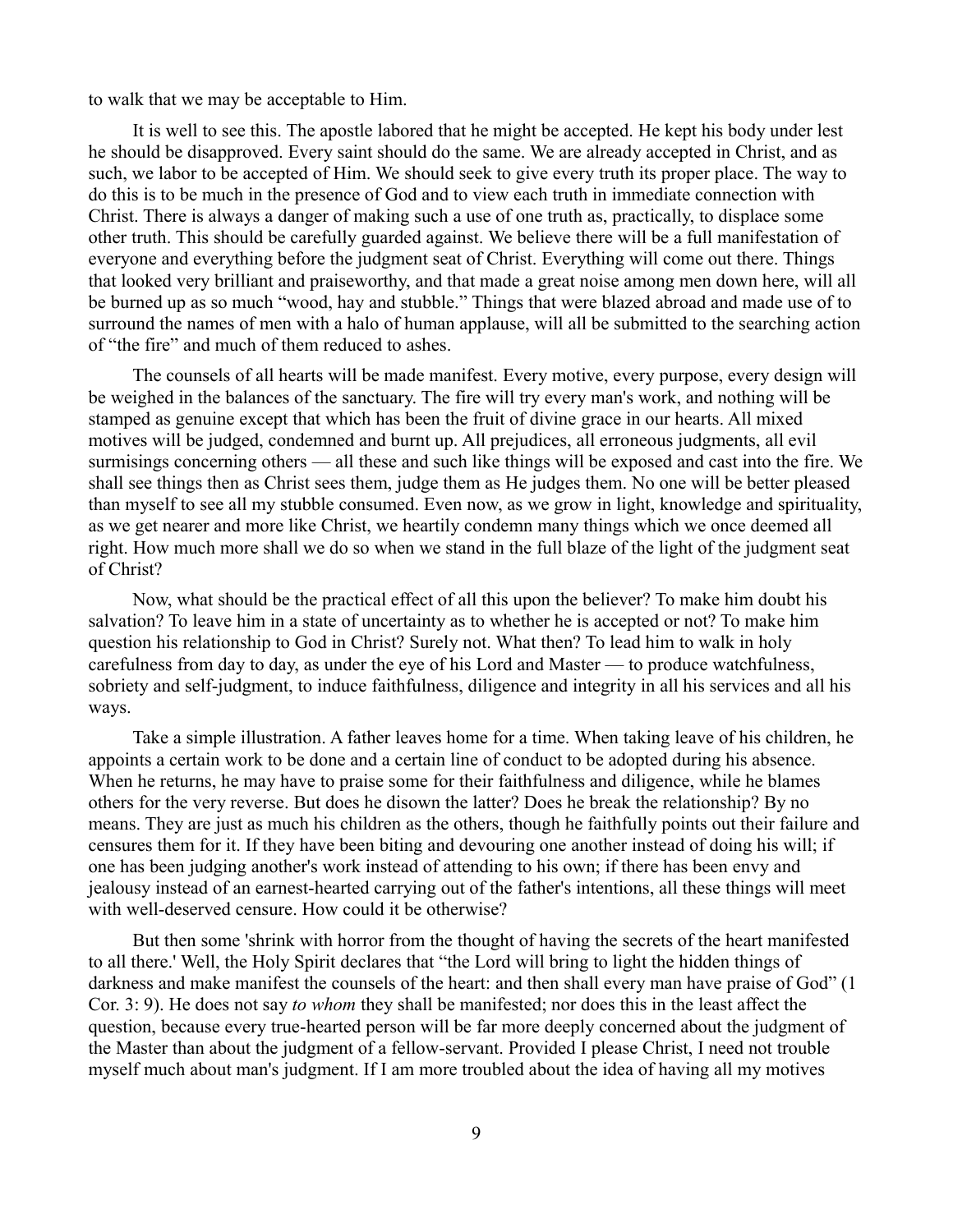exposed to the view of man than I am about their being exposed to the view of Christ, it is plain there must be something wrong. It proves I am occupied about myself. I shrink from the exposure of "*my* secret motives." Then it is very plain that my secret motives are not right, and the sooner they are judged the better.

What difference would it make if all our sins and failures were made manifest to everybody? Are Peter and David any less happy because untold millions have read the account of their shameful fall? Surely not. They know that the record of their sins only magnifies the grace of God and illustrates the value of the blood of Christ, and hence they rejoice in it. Thus it is in every case. If we were more emptied of self and occupied with Christ, we should have more simple and correct thoughts about the judgment seat as well as about everything else.

May the Lord keep our hearts true to Himself in this the time of His absence, so that when He appears we may not be ashamed before Him! May all our works be so begun, continued and ended in Him, that the thought of having them duly weighed and estimated in the presence of His glory may not disturb our hearts! May we be constrained by the "*love* of Christ," not by the fear of judgment, to live unto Him who died for us and rose again! We may safely and happily leave everything in His hands, seeing He has borne our sins in His own body on the tree. We have no reason to fear, inasmuch as we know that when He shall appear, we shall be like Him, for we shall see Him as He is. The moment Christ appears we shall be changed into His image, pass into the presence of His glory, and there review the past. We shall look back from that high and holy elevation upon our course down here. We shall see things in a different light altogether. It may be we shall be astonished to find that many things of which we thought a great deal down here, will be found defective up there. On the other hand, many little things which were done in self-forgetfulness and love to Jesus, will be diligently recorded and abundantly rewarded. We shall also be able to see in the clear light of the Master's presence, many mistakes and failures which had never before come within the range of our vision. What will be the effect of all this? Just to evoke from our hearts loud and rapturous hosannas to the praise of Him who has brought us through all our toils and dangers, borne with all our mistakes and failures, and assigned us a place in His own everlasting kingdom, there to bask in the bright beams of His glory and shine in His image forever.

We shall not dwell further on this subject, but we trust sufficient has been said to relieve the minds of those dear friends who have consulted us on the point. We always regard it as a happy service to communicate on any question which may present difficulty to people's minds. We can truly say, our desire is to be a help and blessing to the souls of His people everywhere, and that the name of the Lord Jesus may be magnified.

## **WHAT IS A CASTAWAY?**

"But I keep under my body, and bring it into subjection; lest that, by any means, when I have preached to others, I myself be a castaway" (1 Cor. 9: 27).

This passage has perplexed and troubled many an earnest heart. Many have argued thus, while pondering the above solemn scripture, "If such an one as Paul was uncertain as to the direction of his course, who then can be sure?" But was Paul uncertain as to the issue? By no means. The verse immediately preceding teaches us the very opposite: "I therefore so run, not as uncertainly; so fight I, not as one that beateth the air." Paul knew quite well how the whole matter was to end, so far as he was concerned. He could say, "I know whom (not merely what) I have believed and am persuaded that He is able to keep that which I have committed unto Him against that day" (2 Tim. 2: 12). And again, "I am persuaded that neither death, nor life, nor angels, nor principalities, nor powers, nor things present,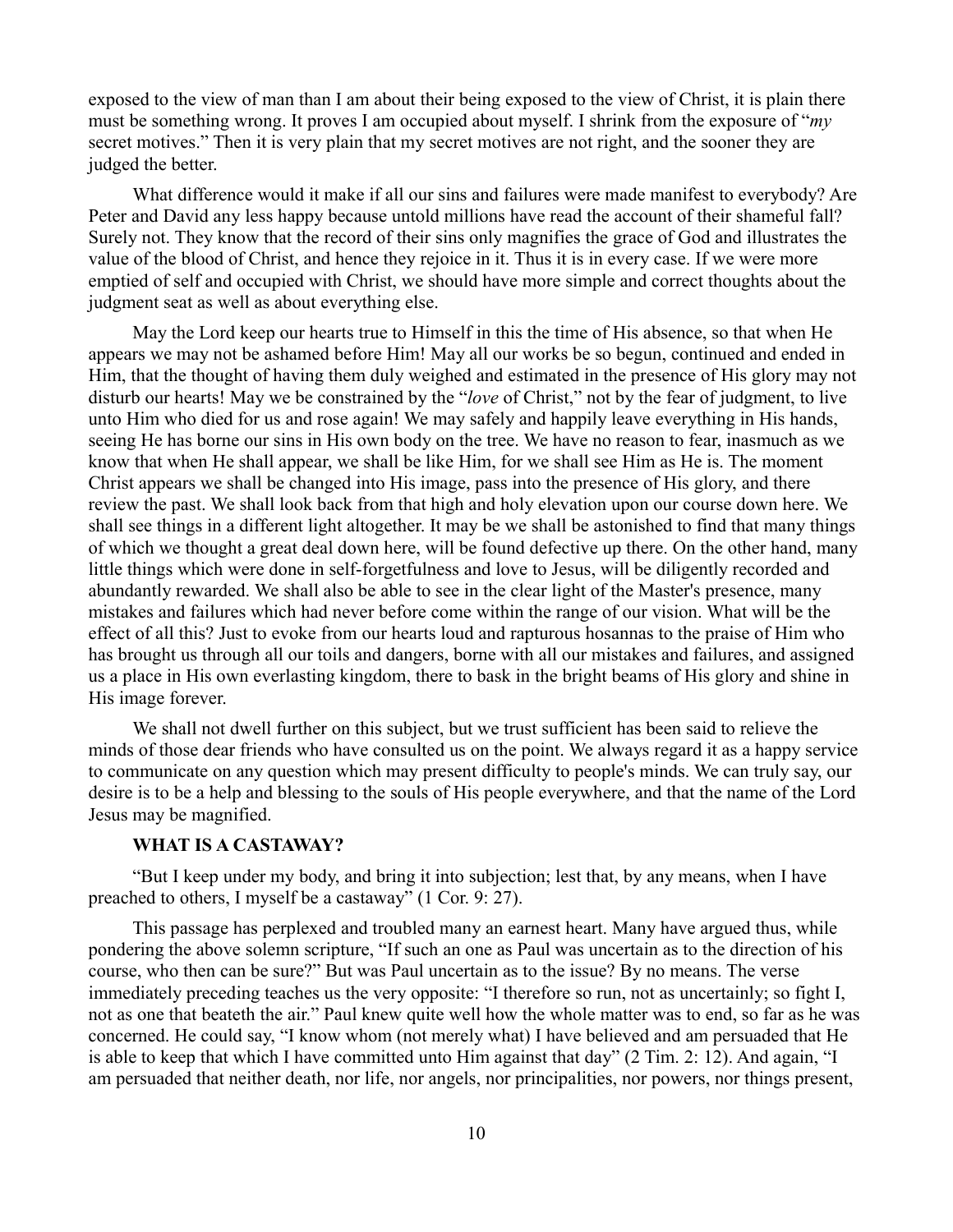nor things to come, nor height, nor depth, nor any other creature shall be able to separate us from the love of God which is in Christ Jesus our Lord" (Rom. 8: 38-39).

These scriptures are amply sufficient to prove that Paul had not so much as a shadow of a doubt as to his eternal security. "I *know*," "I *am persuaded*." There is no doubt or uncertainty in such utterances. Paul knew better. His foundation was as stable as the throne of God. Whatever certainty Christ could give, that Paul possessed. We are fully convinced that, so far as Paul was concerned, from the moment the scales dropped from his eyes in the city of Damascus until he was offered up in the city of Rome, his heart never once harbored a single doubt, a single fear, a single misgiving. "He was troubled on every side, yet not distressed; perplexed but not in despair; persecuted, but not forsaken; cast down, but not destroyed." Yes, in the midst of all his conflict and trouble, he could say, "Our light affliction, which is but for a moment, worketh for us a far more exceeding and eternal weight of glory" (2 Cor. 4: 17).

Paul had no doubts or fears as to the final issue. Neither should anyone who has truly come to Christ, inasmuch as He Himself has said, "Him that cometh to Me, I will in no wise cast out" (John 6: 37). No one who is really cast upon Christ, will ever be cast away from Him. This is a divine axiom, a fundamental truth, an eternal reality. Christ is responsible for every lamb in the flock. The counsels of God have made Him so; the love of His own heart has made Him so; the Holy Scriptures declare Him to be so. Not one of Christ's blood-bought lambs can ever be lost, not one can ever be cast away. They are all as safe as He can make them — as safe as Himself.

What then does Paul mean when he says, "Lest I myself should be a castaway?" If he does not mean to convey the idea of uncertainty as to his personal security in Christ, what then does he mean? I believe the expression applies not to his future, but his present service — not to his heavenly home, but his earthly path — not to his eternal privileges, but his present responsibilities. Paul was a servant as well as a son, so he exercised himself and kept his body in subjection, "lest that by any means he might be *disapproved of*," the better translation of *castaway.* The body is a good servant, but a bad master. If not kept down, it will altogether disqualify the servant of Christ for the discharge of his high and holy responsibilities. A person may be a child of God and yet be "disapproved" as a servant of Christ. To be an efficient servant of Christ involves self-denial, self-judgment, self-emptiness, self control. *I do not become a child of God by these exercises, but most assuredly, I shall never be a successful servant of Christ without them.*

This distinction is very plain and very important. We are too prone to think that the question of our personal security is the only one of any importance to us. This is a mistake. God has secured that, and He tells us so, that with free hearts we may run the race, carry on the warfare, fulfill the service. We do not run, fight or work for life; we *have* life-eternal before we take a single step in the Christian race, strike a blow in the Christian warfare, or perform a single act of Christian service. A dead man could not run a race, but a living man must run "lawfully," else he cannot be crowned. So also in reference to the servant of Christ. He must deny himself; he must keep nature down; he must keep his body in subjection, lest he be disapproved of and set aside as a servant unfit for the Master's work, a vessel not "meet for the Master's use." A true believer can *never* lose his relationship to Christ or the eternal dignities and privileges connected therewith, but he can lose his present fitness for service. He may so act as to be disapproved of as a workman. Solemn thought!

We have in the person of John Mark an illustration of the principle laid down in 1 Corinthians 9: 27. In Acts 13: 5 John Mark was counted worthy to be associated with Paul in the ministry. In Acts 15: 38 he was disapproved, but in 2 Timothy 4: 11 he was again acknowledged as a profitable servant.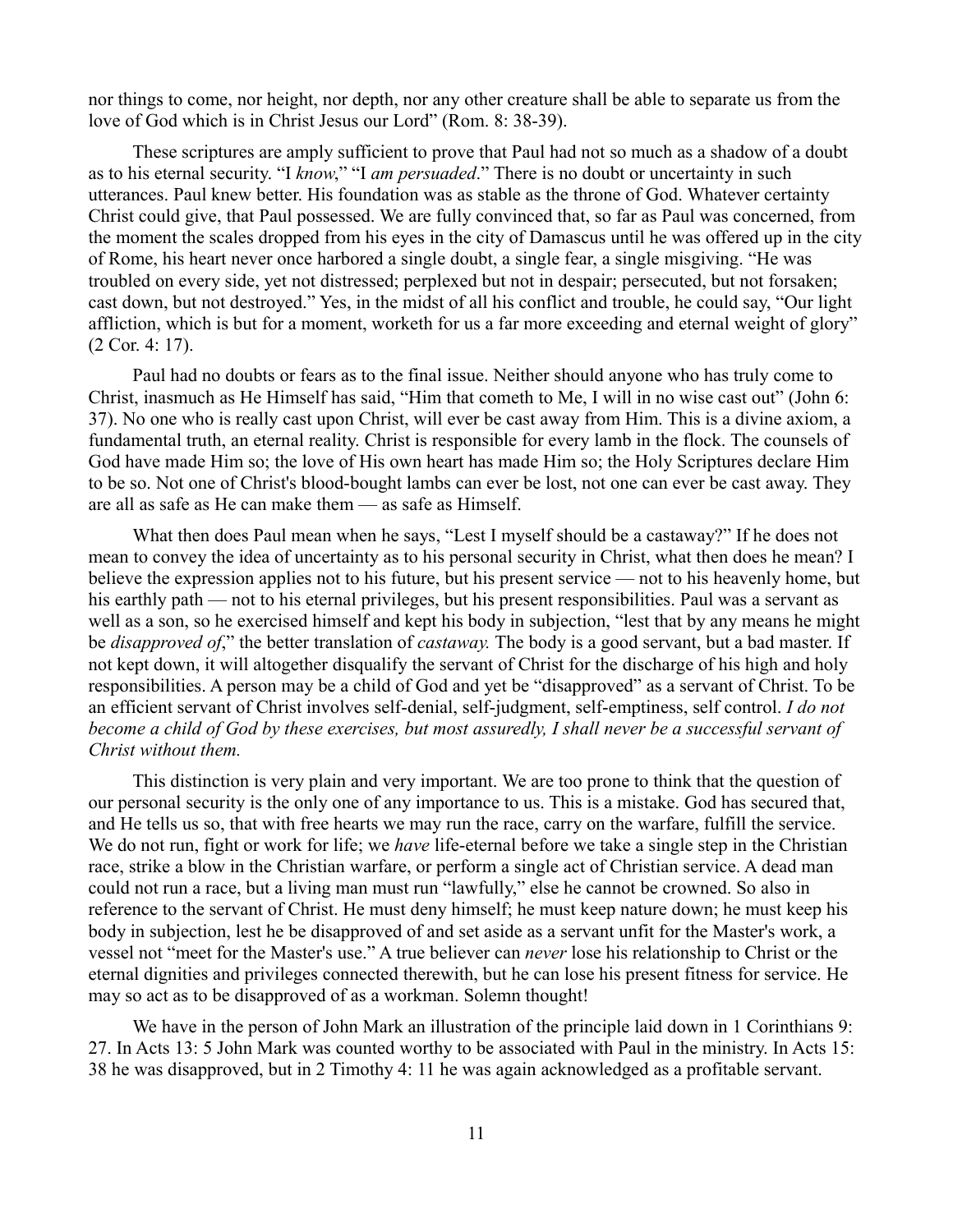Now, Mark was as truly a child of God, a saved person, a believer in Christ, when Paul rejected him as a co-worker, as when he at first acknowledged him and finally restored him to confidence. In no case was the question of John Mark's personal salvation raised. It was altogether a matter of fitness for service. It is evident that the influence of natural affection had been allowed to act on Mark's heart to unfit him in Paul's judgment for that great work which he, as the steward of Christ, was carrying on.

If my reader will turn to Judges 7 he will find another example which strikingly illustrates our principle. What was the great question raised with respect to Gideon's company? Was it as to whether a man was an Israelite, a son of Abraham, a circumcised member of the congregation? By no means. What then? Simply as to whether he was a fit vessel for the service at hand. And what was it that rendered a man fit for such service? Confidence in God and self-denial! See verses 3 and 6. Those who were fearful were rejected (v. 3). And those who consulted their own ease were rejected (v. 7). Now, the 31,700 who were rejected were as truly Israelites as were the 300 who were approved, but the former were not fit servants; the latter were.

All this is easily understood. There is no difficulty if the heart does not make difficulties for itself. Many passages of the Word, which are designed to act on the conscience of the *servant*, are used to alarm the heart of the *child*; many that are only intended to admonish us in reference to our irresponsibility, are used to make us question our relationship.

May the Lord increase in us the grace of a discerning mind and enable us to distinguish between things that differ, so that while our hearts enter into the sweetness and tranquilizing power of those words, "Him that cometh to Me, I will in no wise cast out," our conscience may also feel the solemnity of our position as servants and recoil from everything that might cause us to be set aside as an unclean vessel which the Master cannot take up and use.

May we ever remember that, while as children of God, we are eternally safe, yet as servants of Christ, we may be disapproved of and set aside.

## **SELF-DENIAL**

"If only we exercise a little self denial every day, we shall get on to heaven very comfortably." What a volume of wholesome practical truth in this brief utterance! The path of self-denial is the Christian's true path. "If any man," says Christ, "will come after Me, let him deny himself and take up his cross daily, and follow Me" (Luke 9: 23). It is not, "let him deny certain things belonging to himself." No, he must "deny himself," and this is a "daily" thing. Each morning, as we rise and enter afresh upon the pathway of daily life, we have the same grand and all-important work before us, namely, to deny self.

This hateful self will meet us at every step, for, although we know through grace that "our old man is crucified" — is dead and buried out of God's sight — still this is only as regards our standing in Christ, according to God's view of us. We know that self has to be denied, judged and subjugated every day, every hour, every moment. The principle of our standing must be worked out in practice. God sees us perfect in Christ. We are not in the flesh, but the flesh is in us, and it must be denied and kept by the power of the Spirit.

Be it remembered, it is not merely in its grossness that self must be denied, but in its refinement — not merely in its low habits, but in its cultivated tastes — not merely in its roughness and rudeness, but in its most polished and elegant forms. This is not always seen. It too often happens that, like Saul, we spare that which we consider "the best" and bring the edge of the sword to bear only upon "the vile and refuse." This will never do. It is self that must be denied. Yes, self in all its length and breadth —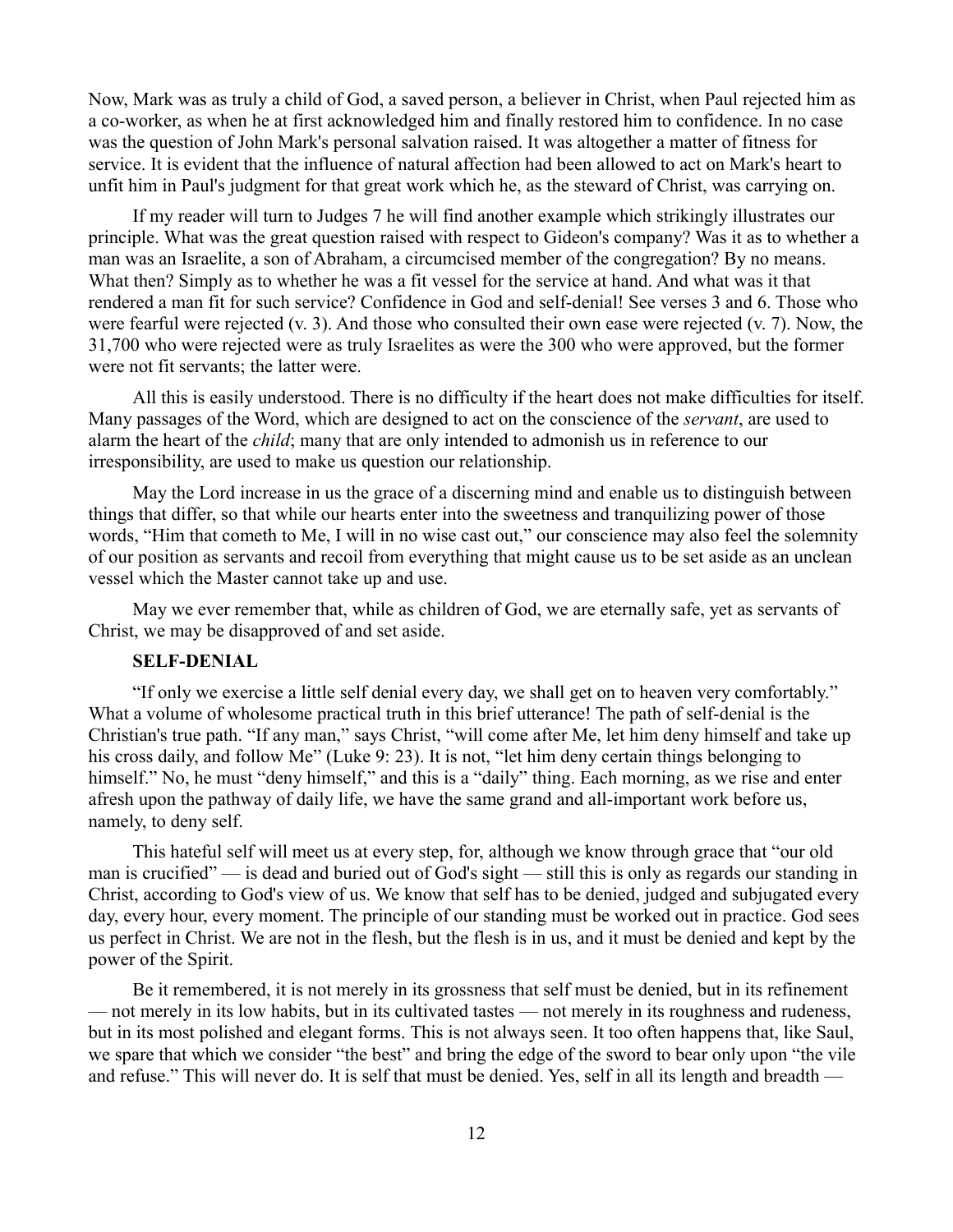not merely some branches, but the great parent stem — not merely some accessories of nature, but nature itself. It is a comparatively easy matter to deny certain things pertaining to self, while self is pampered and gratified all the time. I may deny my appetite to feed my religious pride. I may starve myself to minister to my love of money. I may wear shabby clothes while I pride myself in sumptuous furniture and splendid equipment. Hence, the need of being reminded that we must deny self.

Who can sum up all that is contained in this weighty word, self-denial? Self acts everywhere. In the closet, in the family, in the shop, in the railway car, in the street — everywhere, at all times and under all circumstances. It has its tastes and its habits, its prejudices, its likes and dislikes. It must be denied in all these. We may frequently detect ourselves liking our own image. This must be denied with uncommon decision.

Then again in matters of religion, we like those who suit us, who agree and sympathize with us, who admire our opinions or mode of propounding them. All this must be brought under the sharp edge of the knife of self-denial. If not, we may find ourselves despising some dear and honored Christian simply because of something which does not suit us. On the other hand, we may praise to the skies some hollow, worthless character, just because of some feature which we like. Indeed, of all the ten thousand shapes which self assumes, there is not one more hateful than that of religion. Clad in this garb it will make itself the center of a clique, confine its affections within that narrow enclosure, and call that Christian communion. From this contracted circle, it will diligently expel everyone who happens to have a single disagreeable point or angle. It will obstinately refuse to accommodate itself to the scruples and infirmities of others. As to these it will not yield a single hair's breadth, while at the same time, it will surrender any amount of truth to hold fellowship with its own image. All this is terrible and should be most diligently guarded against.

If my reader will study carefully 1 Corinthians 8: 10, he will find a most precious lesson on the subject of self-denial. The heading of this entire section might be thus worded, "*Any length in selfdenial; not an inch in surrendering truth.*" This should ever be the Christian's motto. If it be merely a question of self, surrender all; if it be a question of truth, surrender nothing. "If meat make my brother to offend, I will eat no flesh while the world standeth, lest I make my brother to offend" (1 Cor. 8: 13). Noble resolution! May we have grace to carry it out!

Again, "Though I be free from all, yet have I made myself servant unto all, that I might gain the more.... I am made all things to all, that I might by all means save some" (1 Cor. 9: 19-22). "Let no man seek his own" — the very thing we are so ready to seek. "But every man another's wealth" — the very last thing we feel disposed to do.

It is important and very needful to observe that when the apostle declares that he was "made all things to all," it was entirely a matter of self-denial and not of self-indulgence. He neither indulged himself nor surrendered a single iota of the truth of God, but made himself servant to all for their good and God's glory. This is our model. May the Lord endow us with grace to imitate it! We are called to surrender not only our points and angles, prejudices and preferences, but also our personal rights for the profit of others. This is the Christian's daily business, and it is as he is enabled to discharge it that he will walk in the footsteps of Jesus and "get on comfortably to heaven."

## **SELF-JUDGMENT**

There are few exercises more valuable or healthful for the Christian than self-judgment. I do not mean by this the unhappy practice of looking in upon oneself for evidences of life and security in Christ. This is terrible work to be at. To be looking at a worthless self instead of at a risen Christ, is as deplorable an occupation as we can conceive. The idea which many Christians seem to entertain in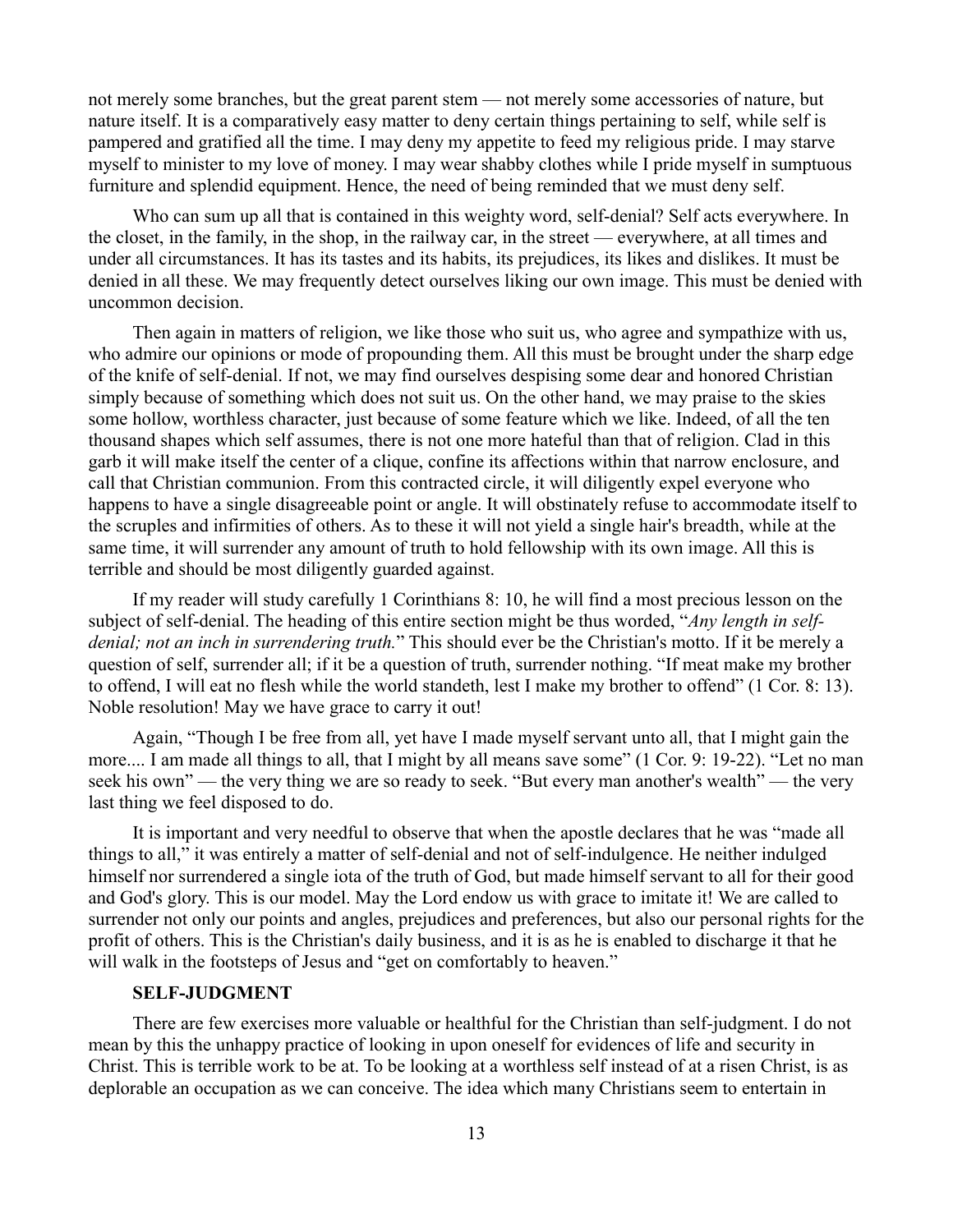reference to what is called self-examination, is truly depressing. They look upon it as an exercise which may end in their discovering that they are not Christians at all. This, I repeat, is most terrible work.

No doubt it is well for those who have been building upon a sandy foundation, to have their eyes opened to see the dangerous delusion. It is well for such as have been complacently wrapping themselves up in pharisaic robes, to have those robes stripped off. It is well for those who have been sleeping in a house on fire, to be roused from their slumbers. It is well for such as have been walking blindfold to the brink of some frightful precipice, to have the bandage removed from their eyes so they may see their danger, and retreat. No intelligent and well-regulated mind would think of calling in question the rightness of all this. But fully admitting the above, the question of true self-judgment remains wholly untouched. The Christian is never once taught in the Word of God to examine himself with the idea of finding out that he is not a Christian. The very reverse is the case, as I shall endeavor to show.

There are two passages in the New Testament which are sadly misinterpreted. The first is in reference to the celebration of the Lord's supper: "Let a man examine himself and so let him eat of this bread and drink of this cup; for he that eateth and drinketh unworthily, eateth and drinketh judgment to himself, not discerning the Lord's body" (1 Cor. 11: 28-29). It is usual to apply the term "unworthily" in this passage, to *persons* doing the act, whereas, it really refers to the *manner* of doing it. The apostle never thought of calling in question the Christianity of the Corinthians. In fact, in the opening address of his epistle he looks at them as "the church of God which is in Corinth, sanctified in Christ Jesus, called saints" (or saints by calling). How could he use this language in 1 Cor. 1, and in 1 Cor. 11 call in question the worthiness of these saints to take their seat at the Lord's supper? Impossible. He looked upon them as saints, and as such, he exhorted them to celebrate the Lord's supper in a worthy manner. The question of any but true Christians being there is never raised, so it is utterly impossible that the word "unworthily" could apply to persons. Its application is entirely to the manner. The persons were worthy, but their manner was not. Therefore, they were called *as saints* to judge themselves as to their ways, else the Lord might judge them in their persons, as was already the case. In a word, it was as true Christians they were called to judge themselves. If they were in doubt as to that, they were utterly unable to judge anything. I never think of setting my child to judge as to whether he is my child or not, but I expect him to judge himself as to his habits. If he does not, I may have to do *by chastening*, what he ought to do by self-judgment. It is because I look upon him as my child that I will not allow him to sit at my table with soiled garments and disorderly manners.

The second passage occurs in 2 Corinthians 13: 3-5. "Since ye seek a proof of Christ speaking in me... examine yourselves." The rest of the passage is parenthetic. The real point is this. The apostle appeals to the Corinthians themselves as the clear proof that his apostleship was divine — that Christ had spoken in him, that his commission was from heaven. He looked upon them as true Christians, notwithstanding all their confusion. Inasmuch as they were seals to his ministry, that ministry must be divine. Hence, they ought not to listen to the false apostles who were speaking against him. Their Christianity and his apostleship were so intimately connected, that to question the one was to question the other. It is, therefore, plain that the apostle did not call upon the Corinthians to examine themselves with any such idea as the examination might show they were not Christians at all. Quite the reverse. In truth, it is as I were to show an expensive watch to a person and say, "Since you seek proof that the man who made this is a watchmaker, examine it."

Thus it is plain that neither of the above passages affords any warrant for that kind of selfexamination for which some contend, which is really based upon a system of doubts and fears, and has no warrant whatever in the Word of God. The self-judgment to which I would call the reader's attention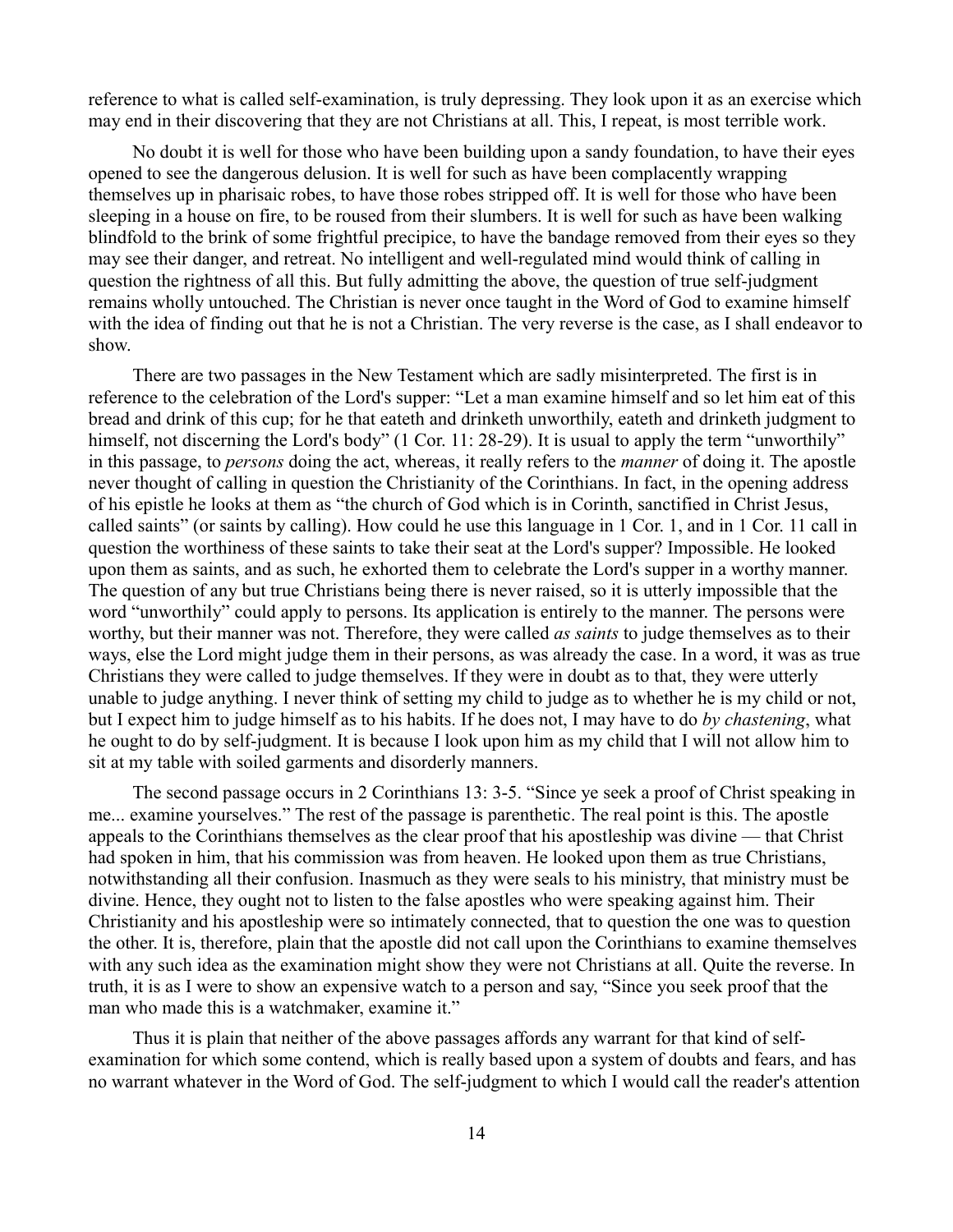is a totally different thing. It is a sacred Christian exercise of the most salutary character. It is based upon the most unclouded confidence as to our salvation and acceptance in Christ. The Christian is called to judge self because he is — not to see if he be — a Christian. This makes all the difference. Were I to examine self for a thousand years, I should never find it to be anything else than a worthless, ruined, vile thing — a thing which God has set aside and which I am called to reckon as "dead." How could I ever expect to get any comforting evidences by such an examination? Impossible.

The Christian's evidences are not to be found in his ruined self, but in God's risen Christ. The more he can get done with the former and occupied with the latter, the happier and holier he will be. The Christian judges himself, judges his habits, judges his thoughts, words and actions, because he believes he is a Christian, not because he doubts it. If he doubts, he is not fit to judge anything. It is as knowing and enjoying the eternal stability of God's grace, the divine effectiveness of the blood of Jesus, the all-prevailing power of His advocacy, the unalterable authority of the Word, the divine security of the very feeblest of Christ's sheep. It is as entering by the teaching of God the Holy Spirit into these priceless realities, that the true believer judges himself. The human idea of self-examination is founded upon unbelief. The divine idea of self-judgment is founded upon confidence.

But, let us never forget that we are called to judge ourselves. If we lose sight of this, nature will soon get ahead of us and we shall make sorry work of it. The most devoted Christians have a mass of things which need to be judged, and if those things are not habitually judged, they will assuredly result in abundance of bitter work. If there be irritability or levity, pride or vanity, natural indolence or natural impulsiveness — whatever there be that belongs to our fallen nature, we must as Christians judge and subdue that thing. That which is abidingly judged will never get upon the conscience. Self-judgment keeps all our matters right and square, but if nature be not judged, there is no knowing how, when or where it may break out and produce keen anguish of soul and bring gross dishonor upon the Lord's name. The most grievous cases of failure and declension may be traced to the neglect of self-judgment in little things.

There are three distinct stages of judgment, namely self-judgment, church judgment and divine judgment. If a man judges himself, the assembly is kept clear. If he fail to do so, evil will break out in some shape or form and then the assembly is involved. If the assembly fail to judge the evil, then God must deal with the assembly. If Achan had judged the covetous thought, the assembly of Israel would not have become involved (Joshua 7). If the Corinthians had judged themselves in secret, the Lord would not to have had to judge the assembly in public (1 Cor. 11).

All this is deeply practical and soul-subduing. May all the Lord's people learn to walk in the cloudless sunshine of His favor, in the holy enjoyment of their relationship and in the habitual exercise of a spirit of self-judgment!

# **SELF-EMPTINESS**

The fullness of God ever waits upon an empty vessel. This is a grand practical truth, very easily stated, but involving a great deal more than one might imagine. The entire Book of God illustrates this truth. The history of the people of God illustrates it; the experience of each believer illustrates it. Whether we study the Book of God or the ways of God — His ways with all and His ways with each — we have this most precious truth that "the fullness of God ever waits on an empty vessel."

This holds good with respect to the sinner in his first coming to Christ, and it holds good with respect to the believer at every stage of his career, from the starting post to the goal.

In the first place, as regards the sinner in his first coming to Christ, what is this but the fullness of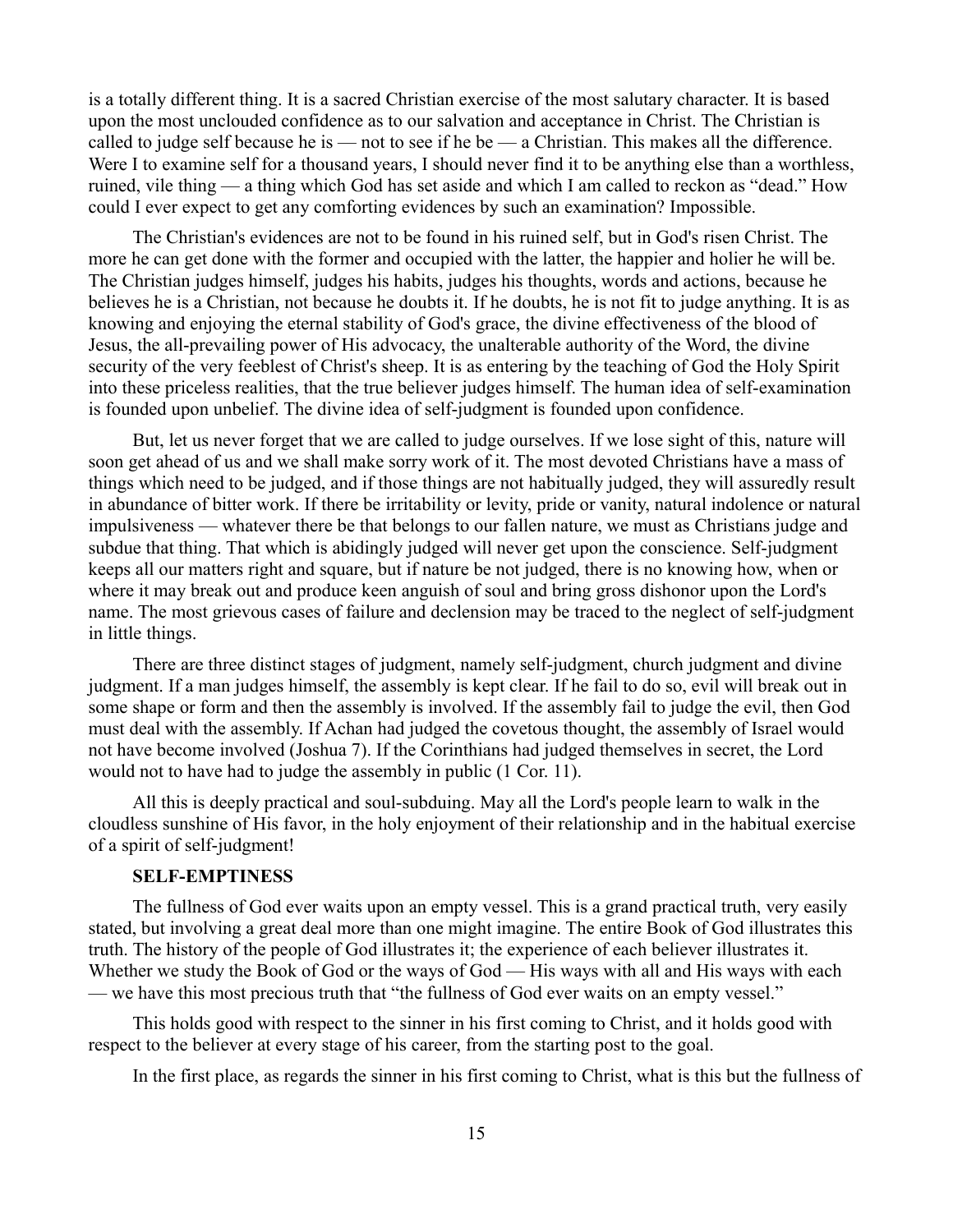God in redeeming love and pardoning mercy, waiting upon an empty vessel? The real matter is to get the sinner to take the place of an empty vessel. Once there, the whole question is settled. But what exercise, what struggling, what toil, what conflict, what fruitless efforts, what ups and downs, what vows and resolutions in thousands of cases before the sinner is really brought to take the place of an empty vessel and be filled with God's salvation! How marvelously difficult it is to get the poor legal heart emptied of its legality, that it may be filled with Christ! It will have something of its own to lean upon and cling to. Here lies the root of the difficulty. We can never "draw water from the wells of salvation" until we come there with empty vessels.

This is difficult work. Many spend years of legal effort before they reach the grand moral point of self-emptiness, even in its reference to the simple question of righteousness before God. When once they have reached that point, the matter is found to be so simple that the wonder is how they could have spent so long in getting hold of it and why they had never got hold of it before. There is never any difficulty found when the sinner really takes the ground of self-emptiness. The question, "Who shall deliver me?" is sure to be followed by the reply, "I thank God through Jesus Christ our Lord" (Rom. 7).

Now, it will always be found that the more completely the sinner gets emptied of himself, the more settled his peace will be. If self and its doings, its feelings and its reasonings, be not emptied out, there will assuredly be doubts and fears, ups and downs, wavering and fluctuation, seasons of darkness and cloudiness afterwards. Hence the vital importance of seeking to make a clean riddance of self so that Christ, "the fullness of the Godhead bodily," may be known and enjoyed. It is the one who can most truthfully and experimentally say,

# "*I'm a poor sinner and nothing at all,*"

who can also adopt as his own that additional line,

# "*But Jesus Christ is my all in all."*

It is ever thus. A full Christ is for an empty sinner, and an empty sinner for a full Christ. They are morally fitted to each other. The more I experience the emptiness, the more I shall enjoy the fullness. So long as I am full of self-confidence, so long as I am full of trust in my morality, my benevolence, my amiability, my religiousness, my righteousness, I have no room for Christ. All these things must be thrown overboard before a full Christ can be apprehended. It cannot be partly self and partly Christ. It must be either one or the other. One reason why so many are tossed up and down "in dark uncertainty" is because they still cling to some little bit of self. It may be a very little bit. They may not be trusting in any works of righteousness they have done, but still there is something of self retained and trusted in. It may be the very smallest possible atom of the creature — its state, its feelings, its mode of appropriating, its experiences, something or other of the creature kept in which keeps Christ out. It *must* be so, for if a full Christ were received, a full peace would be enjoyed. If a full peace be not enjoyed, it is only because a full Christ has not been received. This makes the matter as simple as possible.

Reader, do you fully understand this? Have you, as an empty sinner, come to Christ to be filled with His fullness, to be satisfied with His all-sufficiency, to find the solid rest of your heart and conscience in Him alone? Are you fully satisfied with Christ? I earnestly pray you to get this point settled! Is Christ enough for your heart, enough for your conscience, enough for your whole moral being? See that you make earnest, real, hearty work of it now. Are you resting wholly in Christ? Which is it, Christ alone or Christ and something else? Are you, in some secret chamber of your heart, hiding a little fragment of legality — some little atom of creature-confidence or element of self-righteousness? If so, you cannot enjoy true gospel-peace. It cannot be. Gospel-peace is the result of receiving a full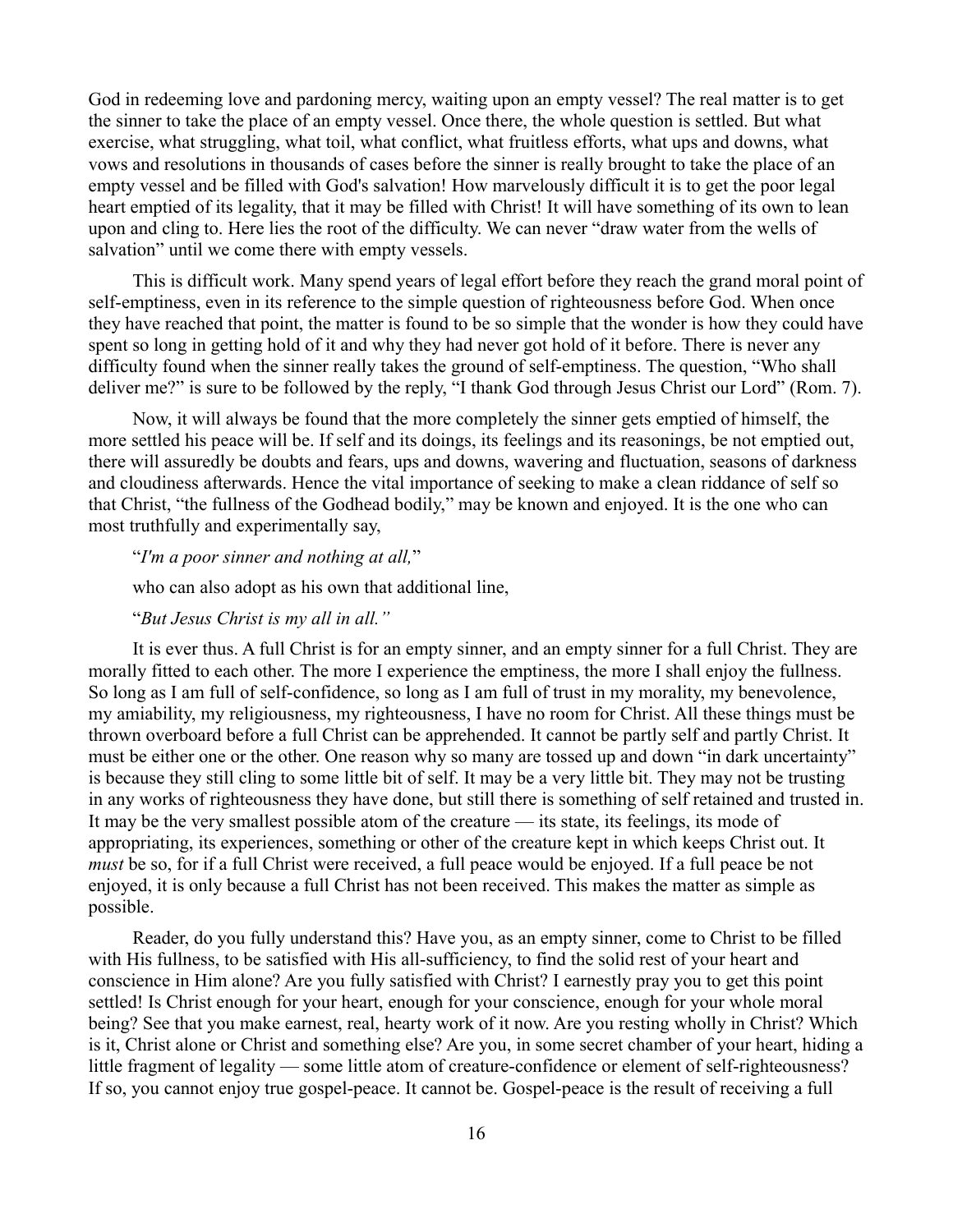Christ into a heart that has learned its own emptiness. Christ is our peace. True peace is not a mere feeling in the mind. It is found in a divine, living, real Person, even Christ Himself, who having made peace by the blood of His cross, has become our peace in the presence of God. This peace can never be disturbed, inasmuch as He who is our peace, is "the same, yesterday, today and forever" (Heb. 13). Were it a mere feeling in the mind, it would prove as variable as the mercury in a barometer. If I am occupied with my feelings, I am not self-emptied. As a consequence, I cannot know the joy and peace which flow from being occupied only with Christ, for the fullness of God ever waits upon an empty vessel.

Thus much as to the application of our thesis to the case of a sinner in his first coming to Christ.

Secondly, let us see how it applies to a believer at every stage of his career. This is a deeply practical branch of our subject. We have very little idea at times of how full we are of self and the world. Hence, in one way or another, we have to be emptied from vessel to vessel. Like Jacob of old, we struggle hard and hold fast our confidence in the flesh, until at length the source of our strength is dried up and the ground of our confidence swept from under us. Then we are constrained to cry out,

# "*Other refuge have I none,*

#### *Clings my helpless soul to Thee."*

There can be no greater barrier to our peace and habitual enjoyment of God than our being filled with self-confidence. We must be emptied and humbled. God cannot divide the house with the creature. It is vain to expect it. Jacob had the hollow of his thigh touched so he might learn to lean upon God. The halting Jacob found his sure resource in Jehovah who only empties us of nature that we may be filled with Himself. He knows that just in so far as we are filled with self-confidence or creatureconfidence, we are robbed of the deep blessedness of being filled with His fullness. Hence, in His great grace and mercy, He empties us out, that we may learn to cling in child-like confidence to Him. This is our only place of strength, victory and repose.

Someone has said, "I never was truly happy until I ceased to wish to be great." This is a fine moral truth. When we cease to wish to be anything, when we are content to be nothing, then it is we taste what true greatness, true elevation, true happiness, true peace really is. The restless desire to be something or somebody is destructive of the soul's tranquility. The proud heart and ambitious spirit may pronounce this a poor, low, mean, contemptible sentiment, but when we have taken our place on the forms of the school of Christ and begun to learn of Him who was meek and lowly in heart — when we have drunk in any measure into the spirit of Him who made Himself of no reputation — we then see things quite differently. "He that humbleth himself shall be exalted." The way to get up is to go down. This is the doctrine of Christ, the doctrine which He stated and is inscribed on His life. "And Jesus called a little child unto Him and set him in the midst of them, and said, Verily, I say unto you, except ye be converted and become as little children, ye shall not enter into the kingdom of heaven. Whosoever, therefore, shall humble himself as this little child, the same is greatest in the kingdom of heaven" (Matt. 18: 2-4). This is the doctrine of heaven — the doctrine of self-emptiness. How unlike all that prevails down here in this scene of self-seeking and self-exaltation!

We have in the person of John the Baptist a true example of one who entered in some degree into the real meaning of self-emptiness. The Jews sent priests and Levites from Jerusalem to ask him, "Who art thou? What sayest thou of thyself?" What was his reply? A self-emptied one! He said he was just "a voice." This was taking his true place. "A voice" had not much to glory in. He did not say, "I am one crying in the wilderness." No; he was merely "the voice of One." He had no ambition to be anything more. This was self-emptiness. Observe the result. He found his engrossing object in Christ. "Again the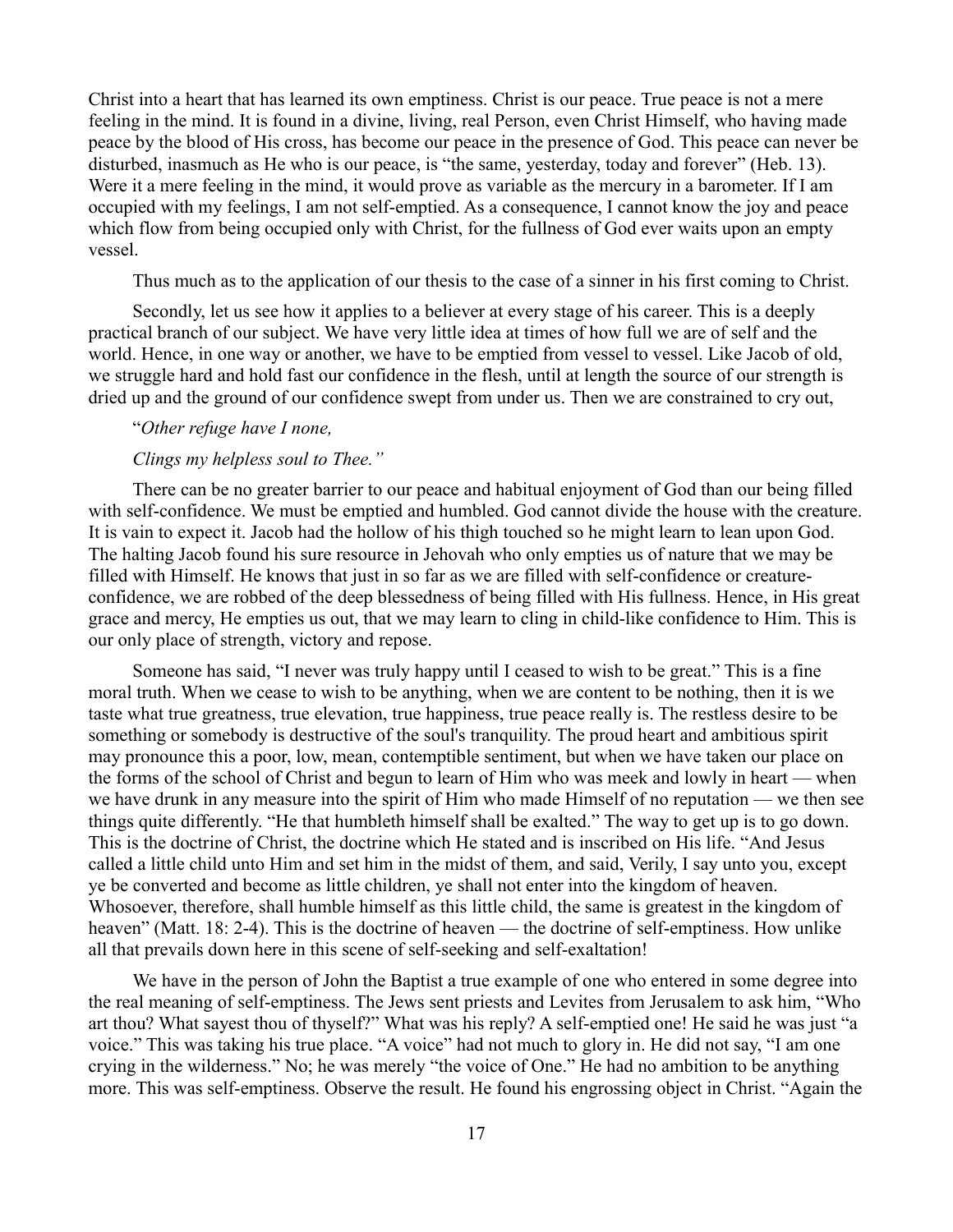next day after John stood, and two of his disciples; and looking upon Jesus as he walked, he saith, Behold the Lamb of God!" What was all this but the fullness of God waiting on an empty vessel! John was nothing, Christ was all. Hence, when John's disciples left his side to follow Jesus, we may feel assured that no murmuring word, no accent of disappointed ambition or wounded pride escaped his lips. There is no envy or jealousy in a self-emptied heart. There is nothing touchy, nothing tenacious about one who has learned to take his true place. Had John been seeking his own things, he might have complained when he saw himself abandoned. But, my reader, when a man has found his satisfying object in "the Lamb of God," he does not care much about losing a few disciples.

We have a further exhibition of the Baptist's self-emptied spirit in John 3. "And they came unto John and said unto him, Rabbi, He that was with thee beyond Jordan, to whom thou barest witness, behold, the same baptizeth and all come to Him." Here was a communication calculated to draw out the envy and jealousy of the poor human heart. But mark the noble reply of the Baptist: "A man can receive *nothing* except it be given him from heaven.... He must increase, but I must decrease. He that cometh from above is above all; he that is of the earth is earthly and speaketh of the earth: He that cometh from heaven is *above all.*" Precious testimony — a testimony to his own utter nothingness and to Christ's fullness, glory and peerless excellence! "A voice" was "nothing." Christ was high above all.

Oh! for a self-emptied spirit, "a heart free from itself," a mind delivered from all anxiety about one's own things! May we be more thoroughly delivered from self in all its detestable workings! Then could the Master use us, own us and bless us. Hearken to His testimony to John — the one who said of himself that he was nothing but a voice. "Verily I say unto you, among them that are born of women there hath not risen a greater than John the Baptist" (Matt. 11: 11). How much better to hear this from the Master than from the servant! John said, "I am a voice." Christ said he was the greatest of prophets. Simon Magus "gave out that himself was some great one." Such is the way of the world — the manner of man. John the Baptist, the greatest of prophets, gave out that he was nothing and that Christ was "above all." What a contrast!

May we be kept lowly and self-emptied so we may be continually filled with Christ. This is true rest, true blessedness. May the language of our hearts and the distinct utterance of our lives ever be, "Behold the Lamb of God."

## **SELF-CONTROL**

The word "temperance" in 2 Peter 1: 6 means a great deal more than what is usually understood by that term. It is customary to apply the word "temperance" to a habit of moderation in reference to eating and drinking. No doubt it fully involves this, but it involves much more. Indeed, the Greek word used by the inspired apostle may be rendered "self-control." It gives the idea of one who has *self* habitually well reined in.

This is a rare and admirable grace, diffusing its hallowed influence over one's entire course, character and conduct. It not only bears directly upon one or two or twenty selfish habits, but upon self in all the length and breadth of that comprehensive and most odious term. Many a one who would look with proud disdain upon a glutton or a drunkard, may himself fail every hour in exhibiting the grace of self-control. True it is that gluttony and drunkenness should be ranked with the very vilest and most demoralizing forms of selfishness. They must be regarded as among the most bitter clusters that grow on that widespread tree. But self is a tree and not a mere branch of a tree or a cluster on a branch, and we should not only judge self when it works, but control it that it may not work.

Some may ask, "How can we control self?" The answer is blessedly simple: "I can do all things through Christ that strengtheneth me" (Phil. 4). Have we not gotten salvation in Christ? Yes, blessed be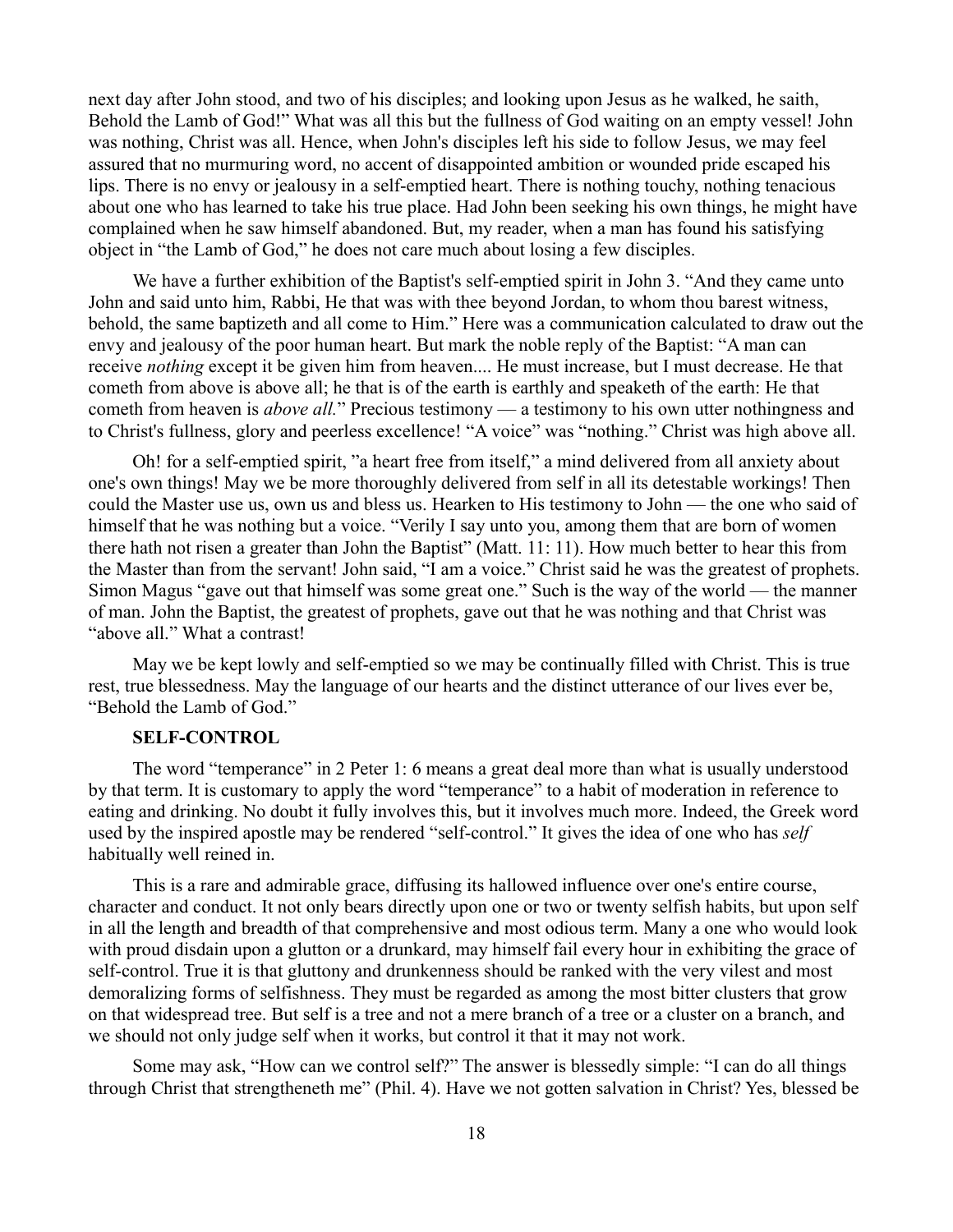God, we have. And what does this wondrous word include? Is it mere deliverance from the wrath to come? Is it merely the pardon of our sins and the assurance of exemption from the lake that burns with fire and brimstone? It is far more than these, precious and priceless though they be. In a word, "salvation" implies a full and hearty acceptance of Christ as my "wisdom" to guide me out of folly's dark and devious paths, into paths of heavenly light and peace; as my "righteousness" to justify me in the sight of a holy God; as my "sanctification" to make me practically holy in all my ways; and as my "redemption" to give me final deliverance from all the power of death, and entrance upon the eternal fields of glory.

Hence, it is evident that "self-control" is included in the salvation which we have in Christ. It is a result of that practical sanctification with which divine grace has endowed us. We should carefully guard against the habit of taking a narrow view of salvation. We should seek to enter into all its fullness. It is a word which stretches from everlasting to everlasting and takes in, in its mighty sweep, all the practical details of daily life. I have no right to talk of salvation of my soul in the future while I refuse to know and exhibit its practical bearing upon my conduct in the present. We are saved, not only from the guilt and condemnation of sin, but as fully from the power, the practice and the love of it. These things should never be separated, nor will they be by anyone who has been divinely taught the meaning, the extent and the power of that precious word "salvation."

Now, in presenting to my reader a few practical sentences on the subject of self-control, I shall contemplate it under the three following divisions, namely the thoughts, the tongue and the temper. I take it for granted that I am addressing a saved person. If my reader be not that, I can only direct him to the one true and living way, "Believe on the Lord Jesus Christ, and thou shalt be saved, and thy house" (Acts 16). Put your whole trust in Him and you shall be as safe as He is Himself. Now I shall proceed to deal with the practical and much-needed subject of self-control.

First, as to our thoughts and the habitual government thereof. I suppose there are few Christians who have not suffered from evil thoughts — those troublesome intruders upon our most profound privacy, those constant disturbers of our mental repose that so frequently darken the atmosphere around us and prevent us from getting a full, clear view upward into the bright heaven above. The Psalmist could say, "I hate vain thoughts." No wonder. They are truly hateful and should be judged, condemned and expelled. Someone, in speaking of the subject of evil thoughts, has said, "I cannot prevent birds from flying over me, but I can prevent their alighting upon me. In like manner, I cannot prevent evil thoughts being suggested to my mind, but I can refuse them a lodging therein."

But how can we control our thoughts? No more than we could blot out our sins or create a world. What are we to do? Look to Christ. This is the true secret of self-control. He can keep us, not only from the lodging, but also from the *suggestion* of the evil thoughts. We could no more prevent the one than the other. He can prevent both. He can keep the vile intruders, not only from getting in, but even from knocking at the door. When the divine life is in energy — when the current of spiritual thought and feeling is deep and rapid, when the heart's affections are intensely occupied with the Person of Christ — vain thoughts do not trouble us. It is only when spiritual indolence creeps over us that evil thoughts — vile and horrible issue — come in upon us. Then our only resource is to look straight to Jesus. We might as well attempt to cope with the marshalled hosts of hell, as with a horde of evil thoughts. Our refuge is in Christ. He is made unto us sanctification. We can do all things through Him. We have just to bring the name of Jesus to bear upon the flood of evil thoughts, and He will most assuredly give full and immediate deliverance.

However, the more excellent way is to be preserved from the suggestions of evil by the power of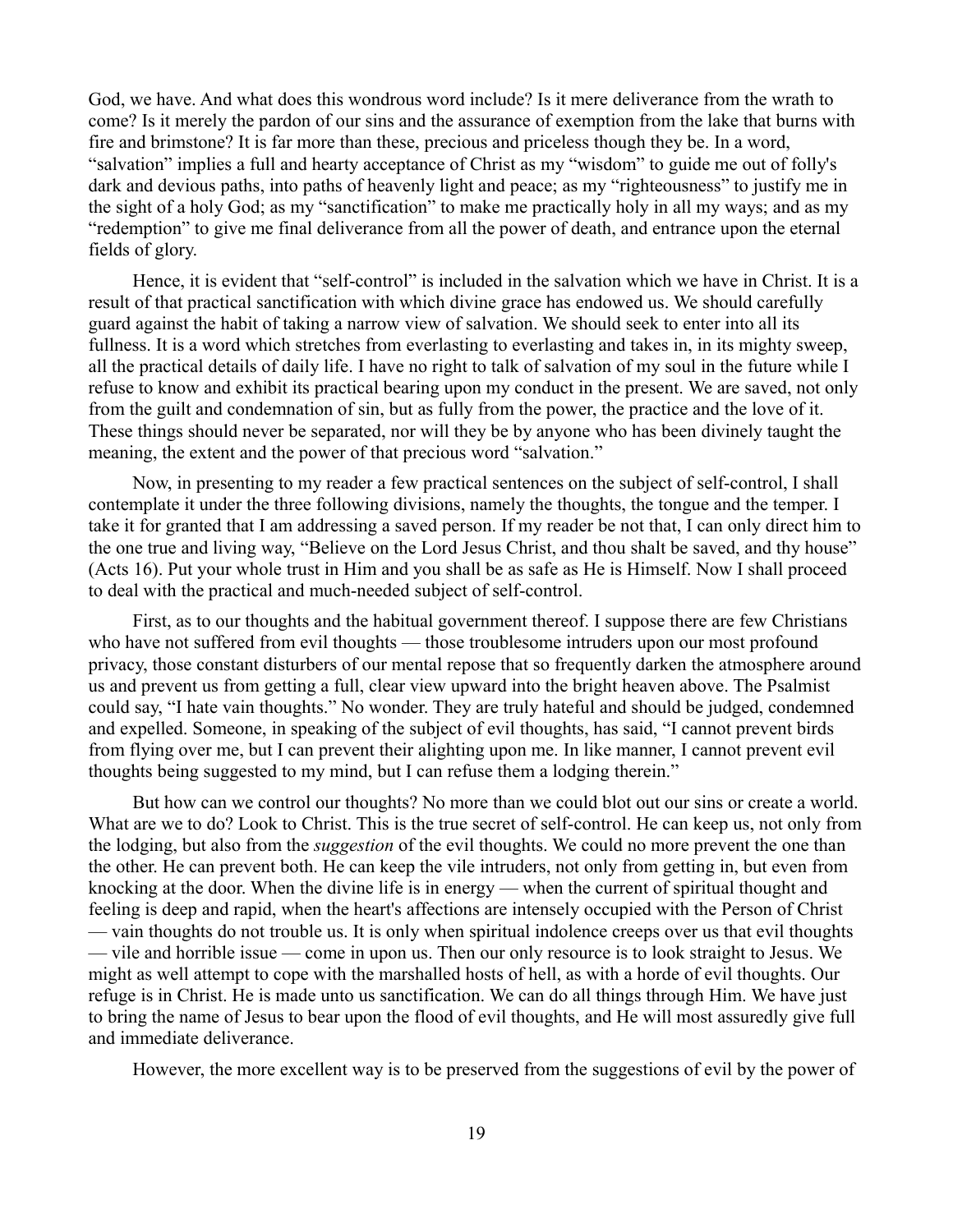pre-occupation with good. When the channel of thought is decidedly upward, when it is deep and well formed, free from all curves and indentations, then the current of imagination and feeling, as it gushes up from the deep fountains of the soul, will naturally flow onward in the bed of that channel. This is unquestionably the more excellent way. May we prove it in our own experience. "Finally, brethren, whatsoever things are true, whatsoever things are honest, whatsoever things are just, whatsoever things are lovely, whatsoever things are of good report, if there be any virtue, and if there be any praise, think on these things. Those things which ye have both learned and received and heard and seen in me, do; and the God of peace shall be with you" (Phil. 4: 8-9). When the heart is fully engrossed with Christ, the living embodiment of all those things enumerated in verse 8, we enjoy profound peace, unruffled by evil thoughts. This is true self-control.

Secondly, as to the tongue, that influential member so fruitful in good, so fruitful in evil — the instrument whereby we can either give forth accents of soft and soothing sympathy or words of bitter sarcasm and burning indignation. How deeply important is the grace of self-control in its application to such a member! Mischief, which years cannot repair, may be done by the tongue in a moment. Words which we would give the world to recall, may be uttered by the tongue in an unguarded moment. Hear what the inspired apostle says on this subject: "If any man offend not in word, the same is a perfect man and able also to bridle the whole body. Behold, we put bits in the horses' mouths, that they may obey us; and we turn about their whole body. Behold also the ships, which though they be so great and are driven of fierce winds, yet are they turned about with a very small helm, whithersoever the governor listeth. Even so the tongue is a little member and boasteth great things. Behold, how great a matter a little fire kindleth! And the tongue is a fire, a world of iniquity: so is the tongue among our members, that it defileth the whole body and setteth on fire the course of nature; and it is set on fire of hell. For every kind of beasts, and of birds, and of serpents, and of things in the sea is tamed, and hath been tamed of mankind. But the tongue can no man tame; it is an unruly evil, full of deadly poison" (James 3: 2-8).

Who then can control the tongue? "No man" can do it, but Christ can, and we have only to look to Him in simple faith. This implies both the sense of our own utter helplessness and His allsufficiency. It is utterly impossible that we could control the tongue. As well might we attempt to stem the ocean's tide, the mountain torrent or the Alpine avalanche. How often, when suffering under the effects of some blunder of the tongue, have we resolved to command that unruly member somewhat better next time, but our resolution proved to be like the morning cloud that passes away, and we had only to retire and weep over our lamentable failure in the matter of self-control. Why was this? Simply because we undertook the matter in our own strength or at least without a sufficiently deep consciousness of our own weakness. This is the cause of constant failure. We must cling to Christ as a babe clings to its mother. Not that our clinging is of any value; still we must cling. Thus alone can we successfully bridle the tongue. Let us remember at all times the solemn searching words of the same apostle James, "If any one (man, woman or child) among you seem to be religious and bridleth not his tongue, but deceiveth his own heart, this man's religion is vain" (James 1: 26). These are wholesome words for a day like the present when there are so many unruly tongues abroad. May we have grace to attend to these words! May their holy influence appear in our ways!

The third point to be considered is the temper, which is intimately connected with both the tongue and the thoughts. Indeed, all three are very closely linked. When the spring of thought is spiritual and the current heavenly, the tongue is only the active agent for good, and the temper is calm and unruffled. Christ dwelling in the heart by faith regulates everything. Without Him, all is worse than worthless. I may possess and exhibit the self-command of a Socrates and all the while be wholly ignorant of the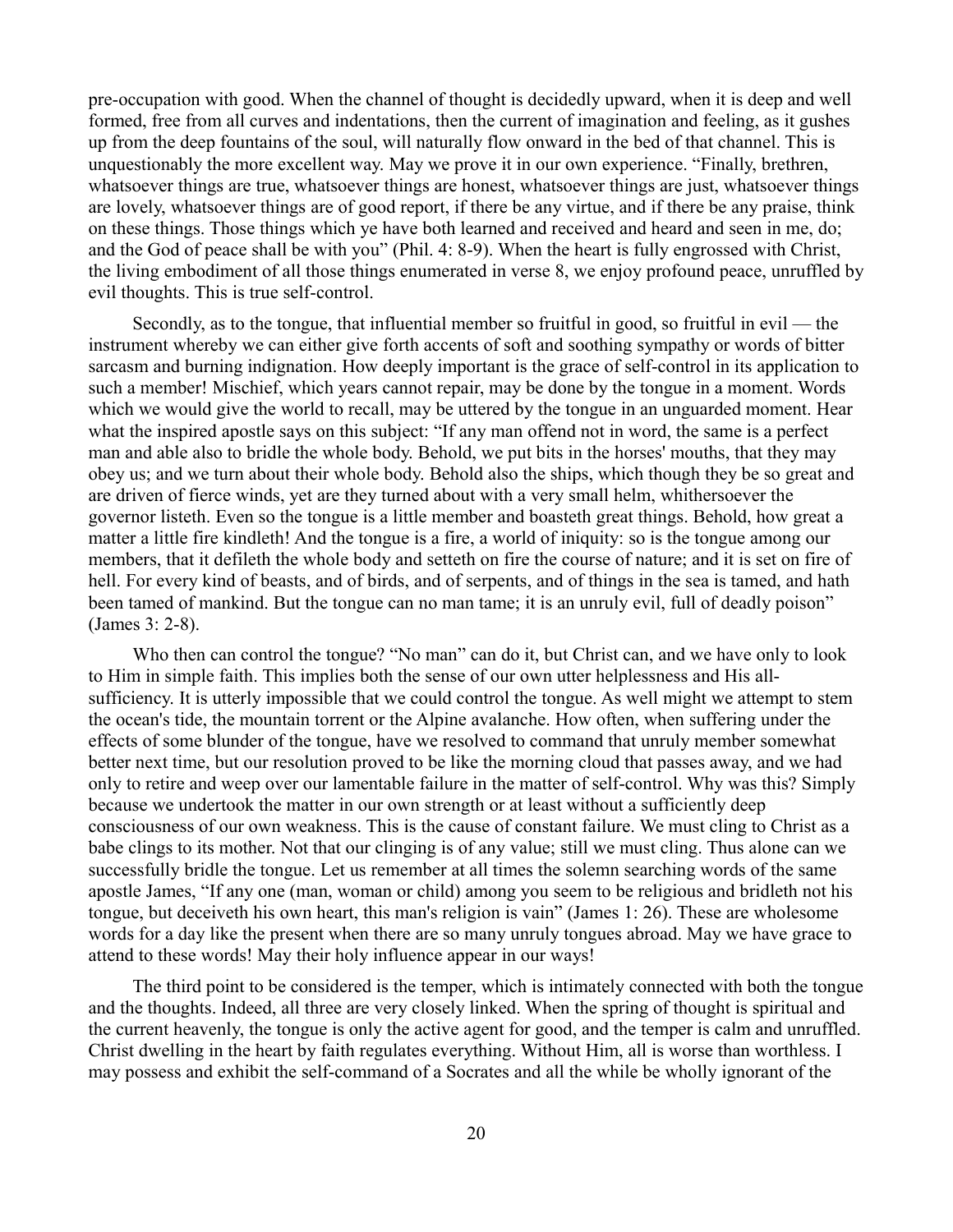"self-control" of 2 Peter 1: 6. The latter is founded on "faith;" the former on philosophy — two totally different things. We must remember that the word is "Add to your faith." This puts faith first as the only link to connect the heart with Christ, the living source of all power. Having Christ and abiding in Him, we are enabled to add "courage, knowledge, self-control, patience, godliness, brotherly kindness, love." Such are the precious fruits that flow from abiding in Christ. But I can no more control my temper than my tongue or my thoughts, and if I set about it, I shall be sure to break down every hour. A mere philosopher without Christ may exhibit more self-control as to tongue and temper than a Christian, if he abides not in Christ. This ought not to be and would not be if the Christian simply looked to Jesus. It is when he fails in this that the enemy gains the advantage. The philosopher without Christ seems to succeed in the great business of self-control only that he may be the more effectively blinded as to the truth of his condition and carried headlong to eternal ruin. But Satan delights to make a Christian stumble and fall, only that he may thereby blaspheme the precious name of Christ.

Christian reader, let us remember these things. Let us look to Christ to control our thoughts, our tongue and our temper. Let us "give all diligence." Let us think how much is involved. "If these things be in you and abound, they make you that ye shall neither be barren nor unfruitful in the knowledge of our Lord Jesus Christ. But he that lacketh these things is blind and cannot see afar off, and hath forgotten that he was purged from his old sins." This is deeply solemn. How easy it is to drop into a state of spiritual blindness and forgetfulness! No amount of knowledge, either of doctrine or the letter of Scripture, will preserve the soul from this awful condition. Nothing but "the knowledge of our Lord Jesus Christ" will avail. This knowledge is increased in the soul by "giving all diligence to add to our faith" the various graces to which the apostle refers in the above eminently practical and soul-stirring passage. "Wherefore the rather, brethren, give diligence to make your calling and election sure: for if ye do these things ye shall never fall: for so an entrance shall be ministered unto you abundantly into the everlasting kingdom of our Lord and Savior Jesus Christ."

# **PROVISION FOR PERILOUS TIMES**

## (Read 2 TIMOTHY)

It is of the greatest importance for the servant of Christ in all ages to have a clear, deep, abiding, influential sense of his position, his path, his portion and his prospects — a divinely wrought apprehension of the ground which he is called to occupy, the sphere of action which is thrown open to him, the divine provision made for his comfort and encouragement and strength and guidance, and the brilliant hopes held out to him. There is considerable danger of our being allured into a mere region of theory and speculation, of opinion and sentiment, of dogmas and principles. The freshness of first love is frequently lost by contact with the men and things of what may be called "the religious world." The lovely freshness of early personal Christianity is often destroyed by a wrong use of the machinery of religion, if we may be allowed to use such a term.

In the kingdom of nature, it frequently happens that some stray seed has dropped into the ground, taken root and sprung up into a tender plant. The hand of man had nothing to do with it. God planted it, watered it and made it grow. He assigned it its position, gave it its strength and covered it with beautiful freshness. By and by, man intruded upon its solitude and transplanted it to his own artificial enclosure, there to wither and droop. Thus it is too often with the plants of God's spiritual kingdom. They are often injured by man's rude hand. They would be far better if left to the sole management of the Hand that planted them. Young Christians frequently suffer immensely from not being left to the exclusive training of the Holy Spirit and the exclusive teaching of Holy Scripture. Human management is almost sure to stunt the growth of God's spiritual plants. It is not that God may not use men as His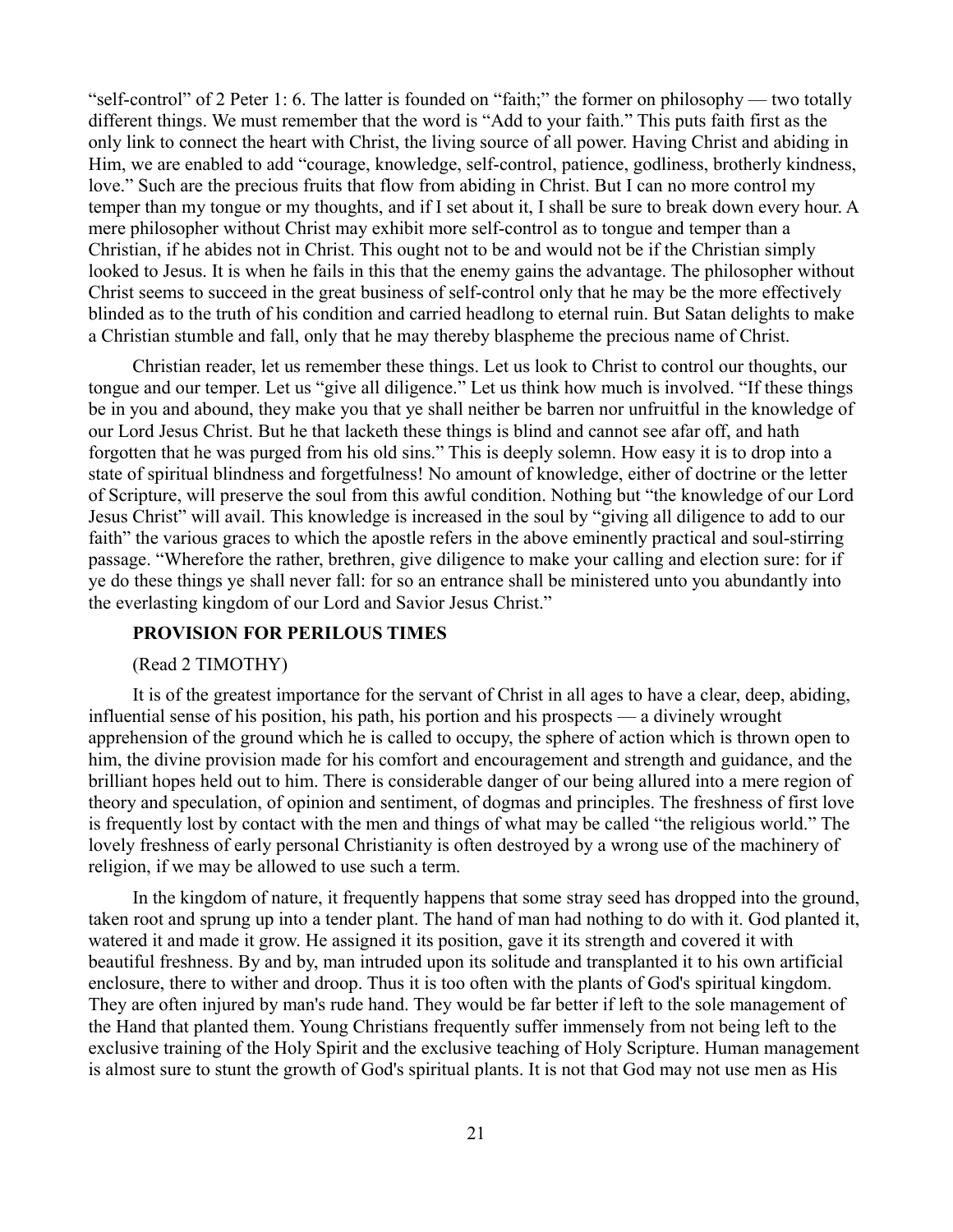instruments in watering, culturing and caring for His precious plants. He assuredly may and does, but then, it is *God's* culture and care, not man's. This makes all the difference. The Christian is God's plant. The seed which produced him was divine. It was directed and planted by God's own hand, and that same hand must be allowed to train it.

Now, what is true of the individual believer is equally true of the Church as a whole. In 1 Timothy, the Church is looked at in its original order and glory. It is there viewed as "the House of God," "the Church of the living God," "the pillar and ground of the truth." Its officebearers, its functions and its responsibilities are there minutely and formally described. The servant of Christ is instructed as to the mode in which he is to conduct himself in the midst of such a hallowed and dignified sphere. Such is the character, such the scope and object of Paul's First Epistle to Timothy.

But in the Second Epistle, we have something quite different. The scene is entirely changed. The house which in the first epistle was looked at in its rule, is here contemplated in its ruin. The Church as an economy set up on the earth, had like every other economy, utterly failed. Man fails in everything. He failed amid the beauty and order of Paradise. He failed in that favored land "that flowed with milk and honey, the glory of all lands." He failed amid the rare privileges of the gospel dispensation, and he will fail amid the bright beams of millennial glory. Compare Genesis 3; Judges 2; Acts 20: 29; 3 John 9; Revelation 1: 2 and 20: 7-9.

The remembrance of this will help us in understanding 2 Timothy. It may very properly be termed "a divine provision for perilous times." The apostle seems to be weeping over the ruins of that once beautiful structure. Like the weeping prophet, he beholds "the stones of the sanctuary poured out in the top of every street." He calls to remembrance the tears of his beloved Timothy. He is glad to have even one sympathizing bosom into which to pour his sorrows. All who were in Asia had turned away from him. He was left to stand alone before Caesar's judgment seat. Demas forsook him. Alexander the coppersmith did him much evil. All around him, so far as man was concerned, looked gloomy and dark. He begs of his beloved Timothy to bring him his cloak, his books and his parchments. All is strongly marked. "Perilous times" are anticipated. "A form of godliness without the power" — the mantle of profession thrown over the grossest abominations of the human heart — men not able to endure sound doctrine, heaping to themselves teachers after their own lusts, having itching ears which must needs be tickled by the fabulous and baseless absurdities of the human mind. Such are the features of 2 Timothy. Who can fail to notice them? Who can fail to see that our lot is cast in the very midst of the evils and dangers here contemplated? Is it not well to have a clear perception of these things? Why should we desire to blind our eyes to the truth? Why deceive ourselves with vain dreams of increasing light and spiritual prosperity? Is it not far better to look the true condition of things straight in the face? Assuredly; and so much the more when the selfsame epistle which so faithfully points out "the perilous times," fully unfolds the divine provision.

Why should we imagine that man under the Christian dispensation would prove any better than man under all the dispensations which have gone before, or under the millennial dispensation which is yet to follow? Would not analogy, even in the absence of direct and positive proof, lead us to expect failure under this present economy as well as under all the others? If we, without exception, find judgment at the close of all the other dispensations, why should we look for anything else at the close of this? Let my reader ponder these things and then accompany me while I seek by the grace of God to unfold some of the divine provisions for "perilous times."

I do not attempt to expound this most touching and interesting epistle in detail. This would be impossible in this short article. I shall merely single out one point from each of the four chapters into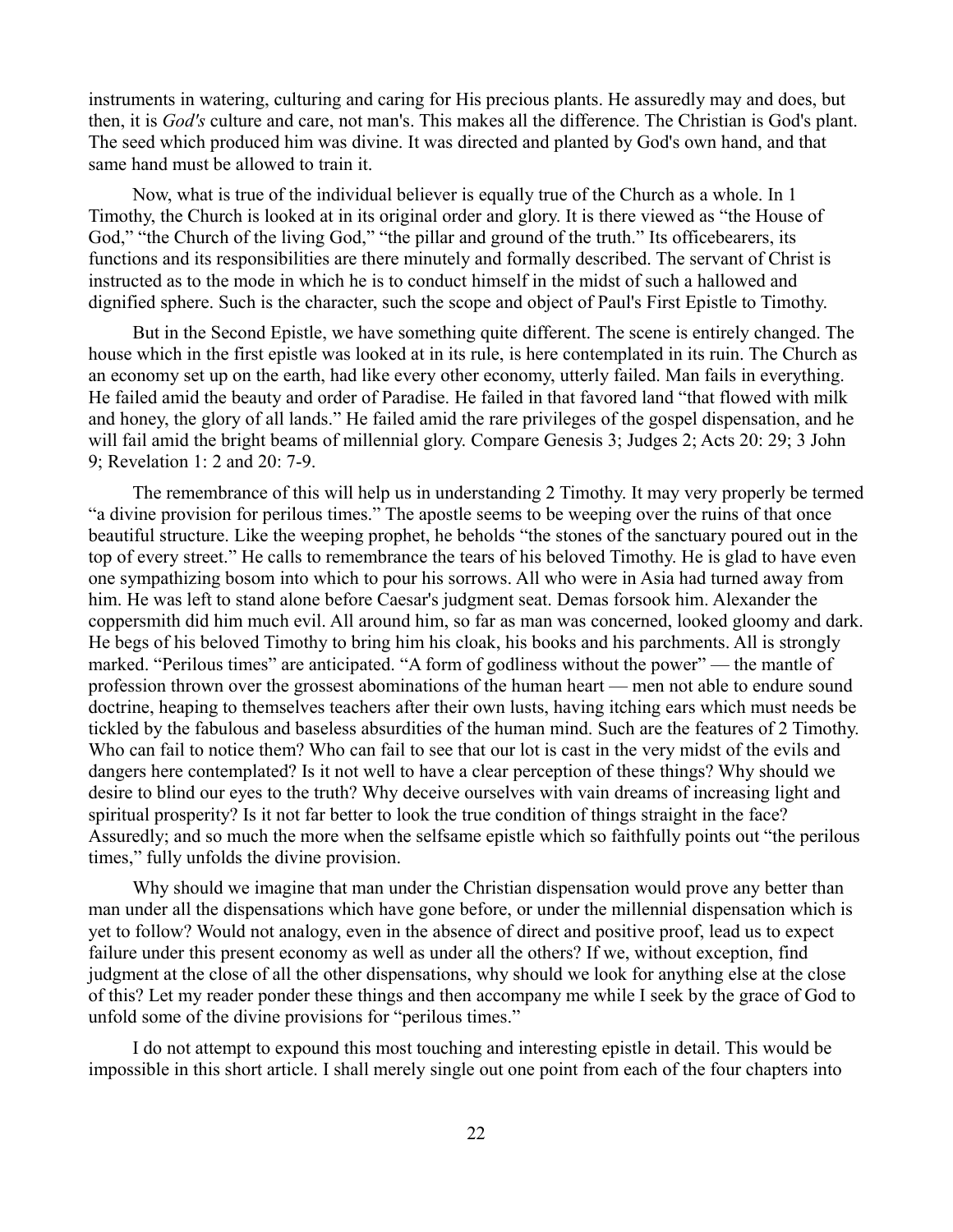which the epistle has been divided. These are, first, "unfeigned faith" (2 Tim. 1: 5); secondly, "the sure foundation" (2 Tim. 2: 19); thirdly, "the Holy Scriptures" (2 Tim. 3: 15); and fourthly, "the crown of righteousness" (2 Tim. 4: 8). The man who knows anything of the power of these things, is divinely provided for "perilous times."

First, as to "the unfeigned faith" — that priceless possession. The apostle says, "I thank God, whom I serve from my forefathers with pure conscience, that without ceasing I have remembrance of thee in my prayers night and day; greatly desiring to see thee, being mindful of thy tears, that I may be filled with joy; when I call to remembrance the unfeigned faith that is in thee, which dwelt first in thy grandmother Lois and thy mother Eunice; and I am persuaded that in thee also." Here we have something above and beyond everything ecclesiastical — something which one must have before he is introduced to the Church, and which will stand good though the Church were in ruins around him. This unfeigned faith connects the soul immediately with Christ in the power of a link which must of necessity be prior to all ecclesiastical associations, however important they may be — a link which shall endure when all earthly associations shall have been dissolved forever. We do not get to Christ through the Church. We get to Christ first, and then to the Church. Christ is our life, not the Church. No doubt, church fellowship is most valuable, but there is something above and beyond it, and it is of that something that "unfeigned faith" takes possession. Timothy had this faith dwelling in him before ever he entered the house of God. He was connected with the God of the house previous to his manifested association with the house of God.

It is well to be clear as to this. We must never surrender the intense individuality which characterizes "unfeigned faith." We must carry it with us through all the scenes and circumstances, the links and associations of our Christian life and service. We must not traffic in mere church position or build upon religious machinery or be borne up by a routine of duty, or cling to the worthless props of sectarian sympathy or denominational preference. Let us cultivate those fresh, vivid and powerful affections which were created in our heart when first we knew the Lord. Let the beautiful blossom of our spring-time be succeeded, not by barrenness and sterility, but by those mellow clusters which spring from realized connection with the root.

Too often it is otherwise. Too often the earnest, zealous, simple-hearted young Christian is lost in the bigoted, narrow-minded member of a sect, or the intolerant defender of some peculiar opinion. The freshness, softness, simplicity, tenderness and earnest affection of our young days are rarely carried forward into the advanced stages of vigorous manhood and mature old age. Very frequently, one finds a depth of tone, a richness of experience, of moral elevation in the early stages of the Christian life which too soon gives place to a chilling formalism in one's personal ways, or a mere energy in the defense of some barren system of theology. How rarely are those words of the Psalmist realized, "They shall bring forth fruit in old age; they shall be fat and flourishing" (Ps. 42: 14).

The truth is, we all want to cultivate more diligently an "unfeigned faith." We want to enter with more spiritual vigor, into the power of the link which binds us, individually, to Christ. This would render us "fat and flourishing," even in old age. "The righteous shall flourish like the palm tree; he shall grow like a cedar in Lebanon. Those that be planted in the house of the Lord shall flourish in the courts of our God." We suffer materially by allowing what is called Christian fellowship to interfere with our personal connection and communion with Christ. We are far too prone to substitute fellowship with man for fellowship with God — to walk in the footsteps of our fellow, rather than in the footsteps of Christ — to look around rather than upward for sympathy, support and encouragement.

These are not the fruits of "unfeigned faith." Quite the opposite. That faith is as blooming and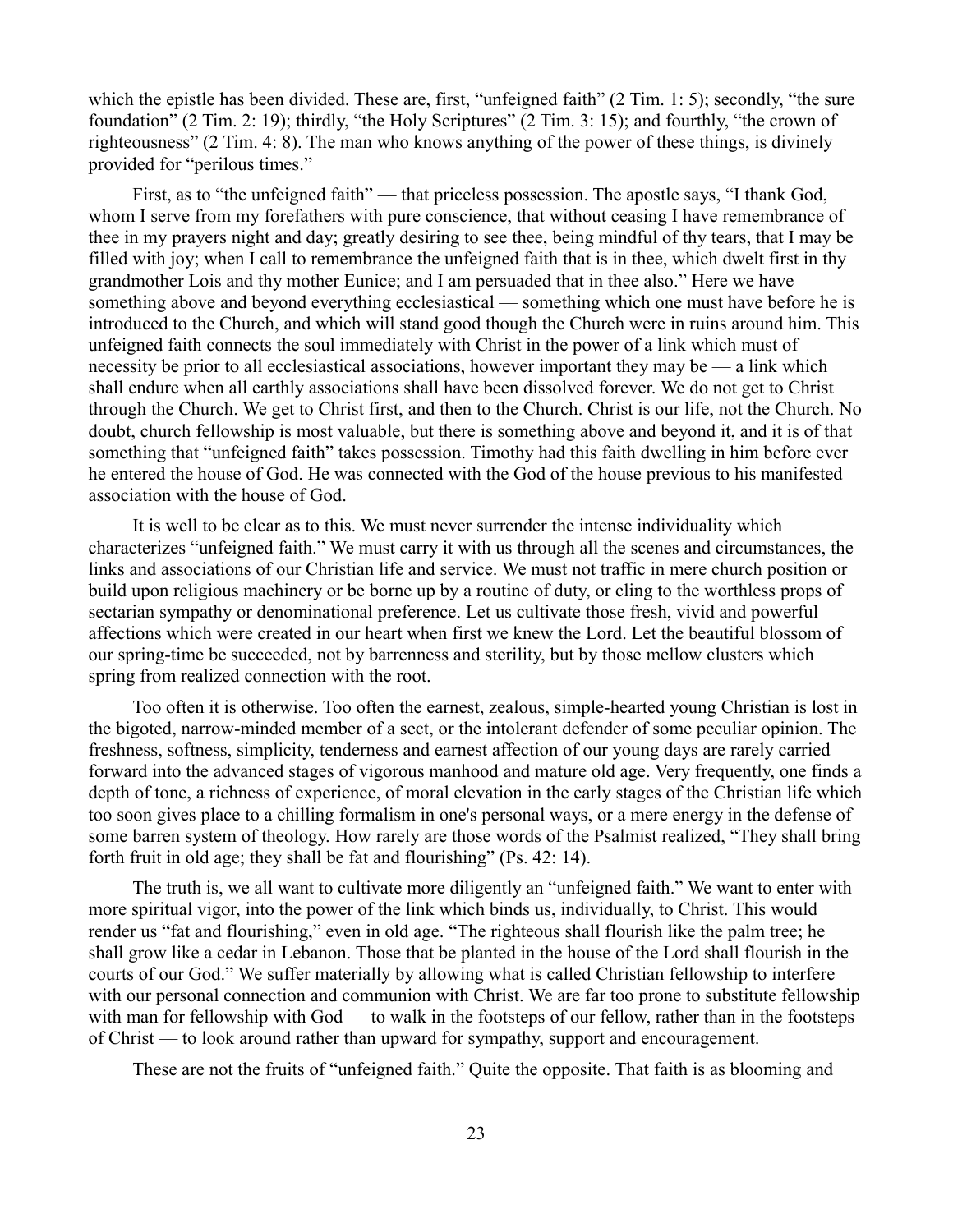vigorous amid the solitudes of a desert as in the bosom of an assembly. Its immediate, all-engrossing business is with God Himself. "It endures as seeing Him who is invisible." It fixes its earnest gaze upon things unseen and eternal. "It enters into that within the veil." It lives amid the unseen realities of an eternal world. Having conducted the soul to the feet of Jesus, there to get a full and final forgiveness of all its sins through His most precious blood, it bears it majestically onward through all the windings and labyrinths of desert life, and enables it to bask in the bright beams of millennial glory.

Thus much as to this first precious item in the divine provision for "perilous times" — this "unfeigned faith." No one can ever get on without it, let the times be peaceful or perilous, easy or difficult, rough or smooth, dark or bright. If a man be destitute of this faith, deeply implanted and diligently cultivated in him, he must sooner or later break down. He may be urged on for a time by the impulses of surrounding circumstances and their influence. He may be propped up and borne along by his co-religionists. He may float down along the stream of religious profession. But most assuredly, if he be not possessed of "unfeigned faith," the time is rapidly approaching when it will be all over with him forever. The "perilous times" will soon rise to a head. Then will come the awful crisis of judgment, from which none can escape except the happy possessors of "unfeigned faith." God grant my reader may be one of these! If so, all is eternally safe.

Secondly, we shall now consider "the sure foundation." "Nevertheless the foundation of God standeth sure, having this seal, the Lord knoweth them that are his. And let everyone that nameth the name of Christ depart from iniquity" (2 Tim. 2: 9). In the midst of all the "trouble," the "hardness," the "striving about words," the "profane and vain babblings," the errors of "Hymenaeus and Philetus" — in the midst of all these varied features of the "perilous times," how precious to fall back upon God's sure foundation. The soul that is built upon this, in the divine energy of "unfeigned faith," is able to resist the rapidly rising tide of evil — is divinely furnished for the most appalling times. There is a fine moral link between the unfeigned faith in the heart of man and the sure foundation laid by the hand of God. All may go to ruin. The Church may go to pieces and all who love the Church may have to sit down and weep over its ruins, but there stands that imperishable foundation laid by God's own hand, against which the surging tide of error and evil may roll with all its fury and have no effect, except to prove the eternal stability of that Rock and of all who are built thereon.

"The Lord knoweth them that are His." There is abundance of false profession, but the eye of Jehovah rests on all those who belong to Him. Not one of them is, or ever can be forgotten by Him. Their names are engraven on His heart. They are as precious to Him as the price He paid for them, and that is nothing less than the "precious blood" of His own dear Son. No evil can befall them. No weapon formed against them can prosper. "The eternal God is their refuge, and underneath are the everlasting arms." What rich, what ample provision for "perilous times!" Why should we fear? Why should we be anxious? Having "unfeigned faith within and God's foundation beneath, it is our happy privilege to pursue, with tranquilized hearts, our upward and onward way in the assurance that all is and shall be well.

"I know My sheep," He cries,

"My soul approves them well:

Vain is the treacherous world's disguise,

And vain the rage of hell."

It has been well said that the seal on God's foundation has two sides. One bears the inscription, "The Lord knoweth them that are His"; the other, "Let every one that nameth the name of Christ depart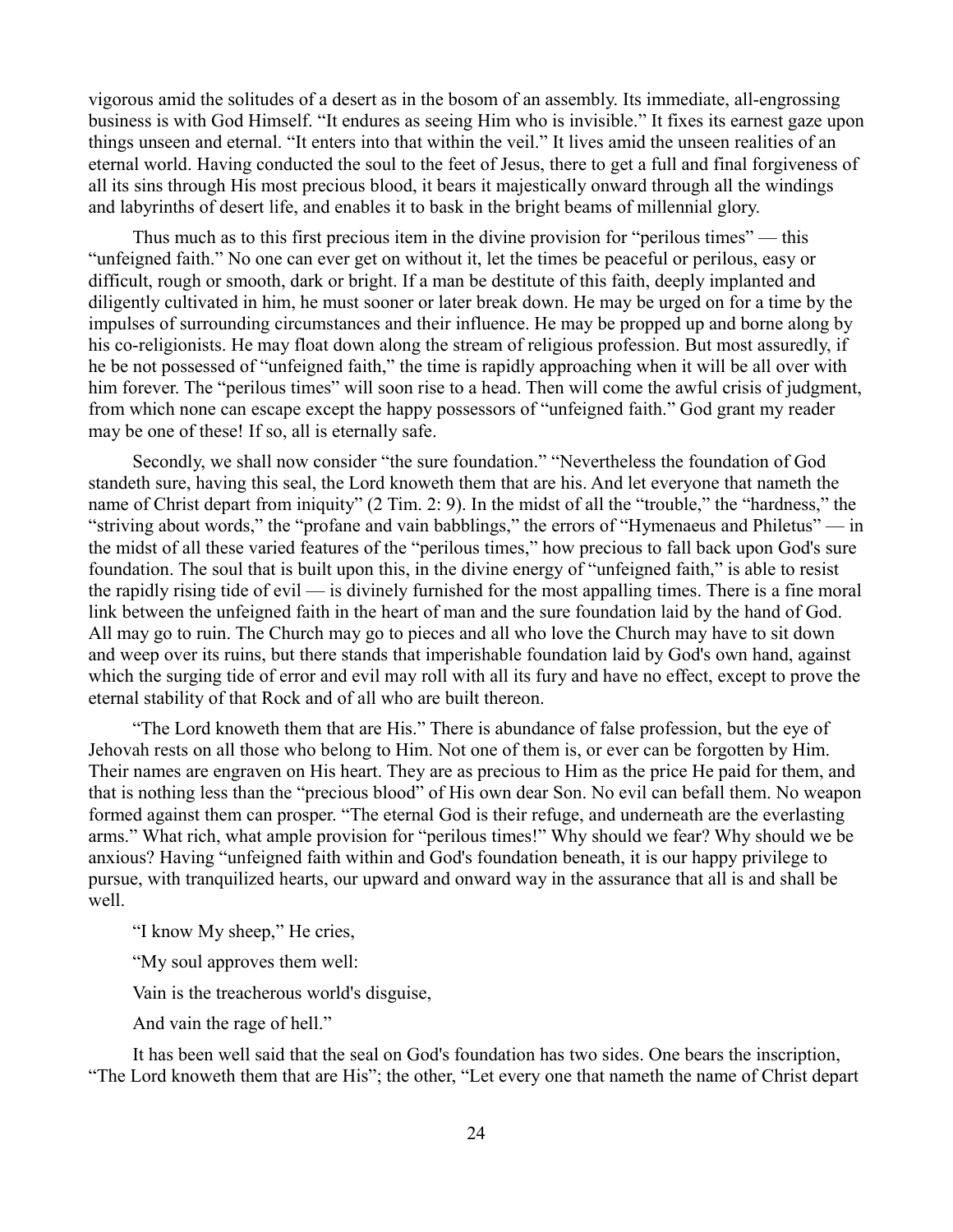from iniquity." The former is as peace-giving as the latter is practical. Let the strife and confusion be ever so great, let the storm rage and the billow arise, let the darkness thicken, let all the powers of earth and hell combine, "the Lord knoweth them that are His." He has sealed them for Himself. The assurance of this is calculated to maintain the heart in profound repose, let the "times" be ever so "perilous."

But, let us never forget that each one who "names the name of Christ" is solemnly responsible to "depart from iniquity" wherever he finds it. This is applicable to all true Christians. The moment I see anything that deserves the epithet of "iniquity," be it what or where it may, I am called upon to "depart from" that thing. I am not to wait till others see with me, for what may seem to be "iniquity" to one, may not seem to be so to another. Hence, it is entirely a personal question. "Let every one." The language used in this epistle is very personal, very strong, very intense. "If a man purge himself." "Flee also youthful lusts." "From such turn away." "Continue thou." "I charge thee." "Watch thou in all things, endure afflictions." "Of whom be thou aware also." These are solemn, earnest, weighty words — words which distinctly prove that our lot is cast in times when we must not lean upon the arm or gaze upon the countenance of our fellow.

We must be sustained by the energy of an "unfeigned faith" and by our personal connection with the "sure foundation." Thus shall we be able, let others do or think as they will, to "depart from iniquity," to "flee youthful lusts." We shall be able to "turn away" from the adherents of a powerless "form of godliness," wherever we find them, and to "beware" of every "Alexander the coppersmith."\* If we permit our feet to be moved from the rock, if we surrender ourselves to the impulse of surrounding circumstances and influences, we shall never be able to make headway against the special forms of evil and error in these "perilous times."

{\*I suppose there has never been a "Nehemiah" without a "Sanballat," or an "Ezra" without a "Rehum;" or a "Paul" without an "Alexander."}

Our third point is "the Holy Scriptures" — that precious portion of every "man of God." "But continue thou in the things which thou hast learned and hast been assured of, knowing of whom thou hast learned them; and that from a child thou hast known the Holy Scriptures which are able to make thee wise unto salvation through faith which is in Christ Jesus. All Scripture is given by inspiration of God and is profitable for doctrine, for reproof, for correction, for instruction in righteousness; that the man of God may be perfect, *thoroughly* furnished unto *all* good works" (2 Tim. 3: 14-17). Here we have rich provision for "perilous times." We need a thorough knowledge of the One from "whom we have learned" an accurate, personal, experimental acquaintance with "Holy Scripture," that pure fountain of divine authority, that changeless source of heavenly wisdom which even a child may possess, and without which a wise man must err.

If a man be not able to refer all his thoughts, all his convictions, all his principles to God as their living source, to Christ as their living center, and to "the Holy Scriptures" as their divine authority, he will never be able to get on through "perilous times." A second-hand faith will never do. We must hold truth directly from God, through the medium and on the authority of "the Holy Scriptures." God may use a man to show me certain things in the Word, but I do not hold them from man but from God. It is "knowing of *whom* thou hast learned." When this is the case I am able, through grace, to get on through the thickest darkness and through all the devious paths of this wilderness world. Inspiration's heavenly lamp emits a light so clear, so full, so steady, that its brightness is only made the more manifest by the surrounding gloom. "The man of God" is not left to drink of the muddy streams that flow along the channel of human tradition. With the vessel of "unfeigned faith," he sits beside the ever-gushing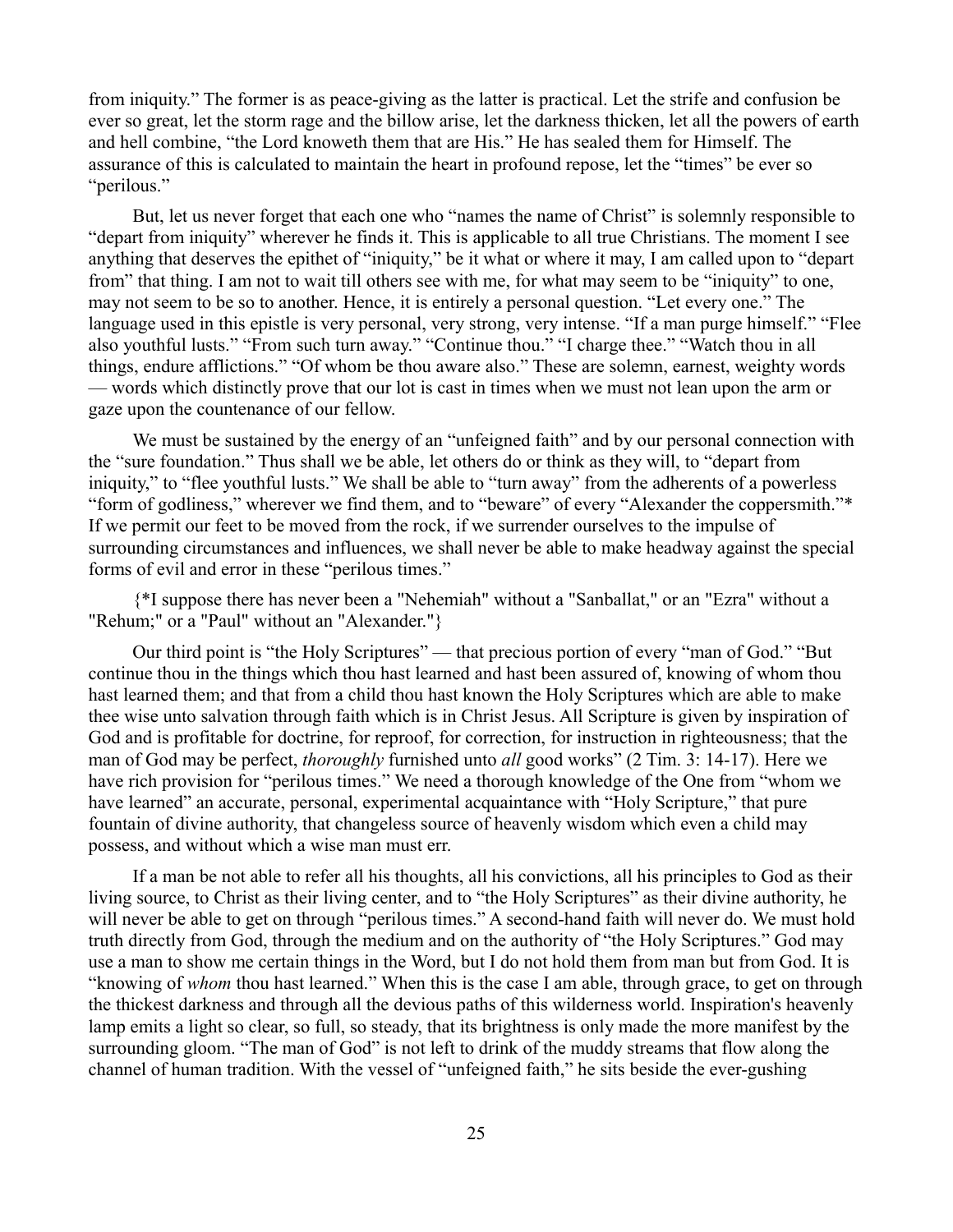fountain of "Holy Scripture" to drink of its refreshing waters to the full satisfaction of his thirsty soul.

It is worthy of remark that, although the inspired apostle was fully aware when writing his first epistle, of Timothy's "unfeigned faith" and of his knowledge from childhood's earliest dawn of "the Holy Scriptures," yet he does not allude to these things until, in his second epistle, he contemplates the appalling features of the "perilous times." The reason is obvious. It is in the very midst of the perils of "the last days" that one has the most urgent need of "unfeigned faith" and "the Holy Scriptures." We cannot get on without them. When all around is fresh and vigorous — when all are borne onward as by one common impulse of genuine devotedness — when every heart is full to overflowing of deep and earnest attachment to the Person and cause of Christ — when every countenance beams with heavenly joy — then it is comparatively easy to get on.

But the condition of things contemplated in 2 Timothy is the very reverse of all this. It is such, that unless one is walking closely with God in the habitual exercise of "unfeigned faith" — in the abiding realization of the link which connects him indissolubly with "the foundation of God" — and in clear, unquestionable, accurate knowledge of "the Holy Scriptures," he must make shipwreck. This is a deeply solemn consideration, well worth my reader's undivided, prayerful attention. The time has arrived when each one must follow the Lord according to his measure. "What is that to thee? Follow thou Me." These words fall on the ear with unique power as one seeks to make his way amid the ruins of everything ecclesiastical.

Let me not be misunderstood. It is not that I would detract in the smallest degree from the value of true church fellowship or from the divine institution of the Assembly and all the privileges and responsibilities attaching thereto. Far be the thought. I most fully believe that Christians are called to seek the maintenance of the very highest principles of communion. Moreover, we are warranted from the epistle which now lies open before us, to expect that, in the darkest times, the "purged vessel" will be able to "follow righteousness, faith, love, peace, with them that call on the Lord out of a pure heart" (2 Tim. 2: 22).

All this is plain and has its due place and value, but it in no wise interferes with the fact that each one is responsible to pursue a path of holy independence, without waiting for the approval, sympathy, support, or company of his fellow. True, we are to be deeply thankful for brotherly fellowship when we can get it on true ground. Of such fellowship no words can tell the worth. Would that we knew more of it! The Lord increase it to us a hundred fold! But let us never stoop to purchase fellowship at the heavy price of giving up all that is "lovely and of good report." May the name of Jesus be more precious to our hearts than all beside. And may our happy lot be cast on earth with all those who *truly* love His name, as it shall be throughout eternity in the regions of unfading light and purity, above.

Fourthly, a closing word as to "the crown of righteousness." "For I am now ready to be offered, and the time of my departure is at hand. I have fought a good fight, I have finished my course, I have kept the faith. Henceforth there is laid up for me a crown of righteousness which the Lord, the righteous Judge, shall give me at that day; and not to me only, but unto all them also who love His appearing" (2 Tim. 4: 6-8). Here, the venerable pilgrim takes his stand on the summit of the spiritual Mount Pisgah and with undimmed eye, surveys the bright plains of glory. He sees the crown of righteousness glittering in the Master's hand. He looks back over the course which he had run, and over the battlefield whereon he had fought. He stands on the confines of earth and in the very midst of the ruins of that Church whose rise and progress he had watched with such intense eagerness, and over whose decline and fall he had poured forth the tears of tender though disappointed affection, and he fixes his eye on the goal of immortality which no power of the enemy can prevent his reaching in